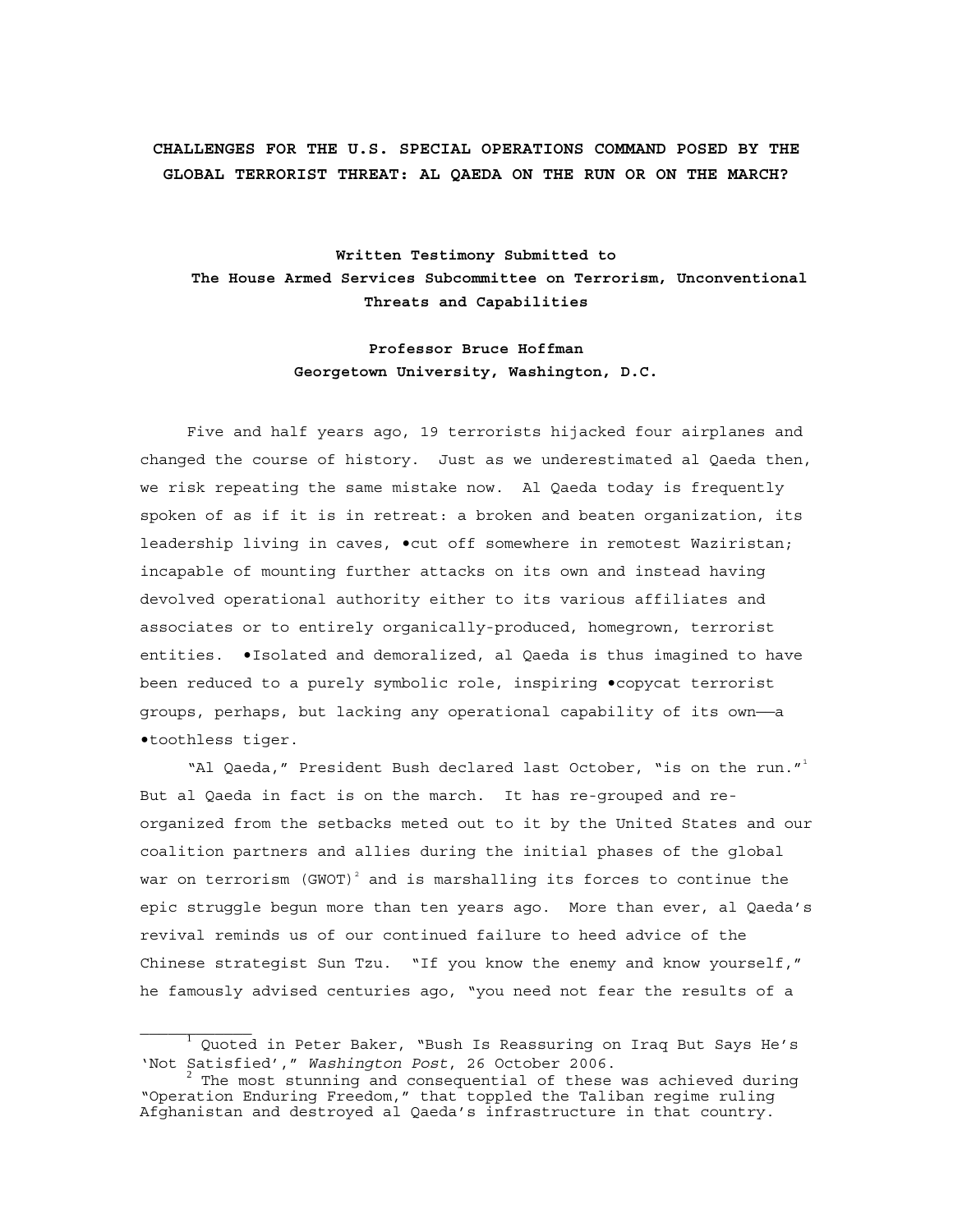hundred battles." Yet, if there has been one consistent theme in both America's war on terrorism and our melancholy involvement in Iraq, it is our serial failure to fulfill Sun Tzu's timeless admonition. The Bush Administration's new strategy to "surge" 21,000 American troops into Iraq is the latest fundamental misreading of our enemy's mindset and intentions.

### **AL QAEDA TODAY: EVOLUTION, ADAPTION AND ADJUSTMENT**

Al Qaeda's obituary has already been written often since 9/11. "Al-Qa'ida's Top Primed To Collapse, U.S. Says," trumpeted a *Washington Post* headline two weeks after Khalid Sheikh Mohammed, the mastermind behind the 9/11 attacks, was arrested in March 2003. "I believe the tide has turned in terms of al-Qa'ida," Congressmen Porter J. Goss, then-chairman of the U.S. House of Representatives Intelligence Committee and himself a former CIA case officer who became its director a year later, was quoted. "We've got them nailed," an unidentified intelligence expert was quoted, who still more expansively declared, "we're close to dismantling them." $3$  These up-beat assessments continued the following month with the nearly bloodless capture of Baghdad and the failure of al Qaeda to make good on threats of renewed attacks in retaliation for invasion.[4](#page-1-1) Citing Administration sources, an article in the *Washington Times* on 24 April 2003 reported the prevailing view in official Washington that al Qaeda's "failure to carry out a successful strike during the U.S.-led military campaign to topple Saddam Hussein has raised questions about their ability to carry out major new attacks."<sup>[5](#page-1-2)</sup> Despite major terrorist attacks in Jakarta and Istanbul during the latter half of that same year and the escalating insurgency in Iraq, this optimism carried into 2004. "The Al Qaida of the 9/11

 $- 2 -$ 

<span id="page-1-0"></span>wa and Susan Schmidt, "Al-Qa'ida's Top Primed To Collapse, U.S. Says*," Washington Pos*t, 16 March 2003. <sup>4</sup>

<span id="page-1-1"></span>See, for example, CNN, "Alleged bin Laden tape a call to arms," at<http://cnn.com/2003/WORLD/meast/02/11/sprj.irq.wrap> and bin Laden's statement, "We want to let you know and confirm to you that this war of the infidels that the U.S. is leading with its allies . . . we are with you and we will fight in the name of God."

<span id="page-1-2"></span> $^5$  David R. Sands, "Al-Qa'ida's credibility 'on the line' as war in Iraq winds down," *Washington Times*, 24 April 2003. See also, Dennis Pluchinsky, "Al-Qa'ida Identity Crisis," *Washington Times*, 28 April 2003.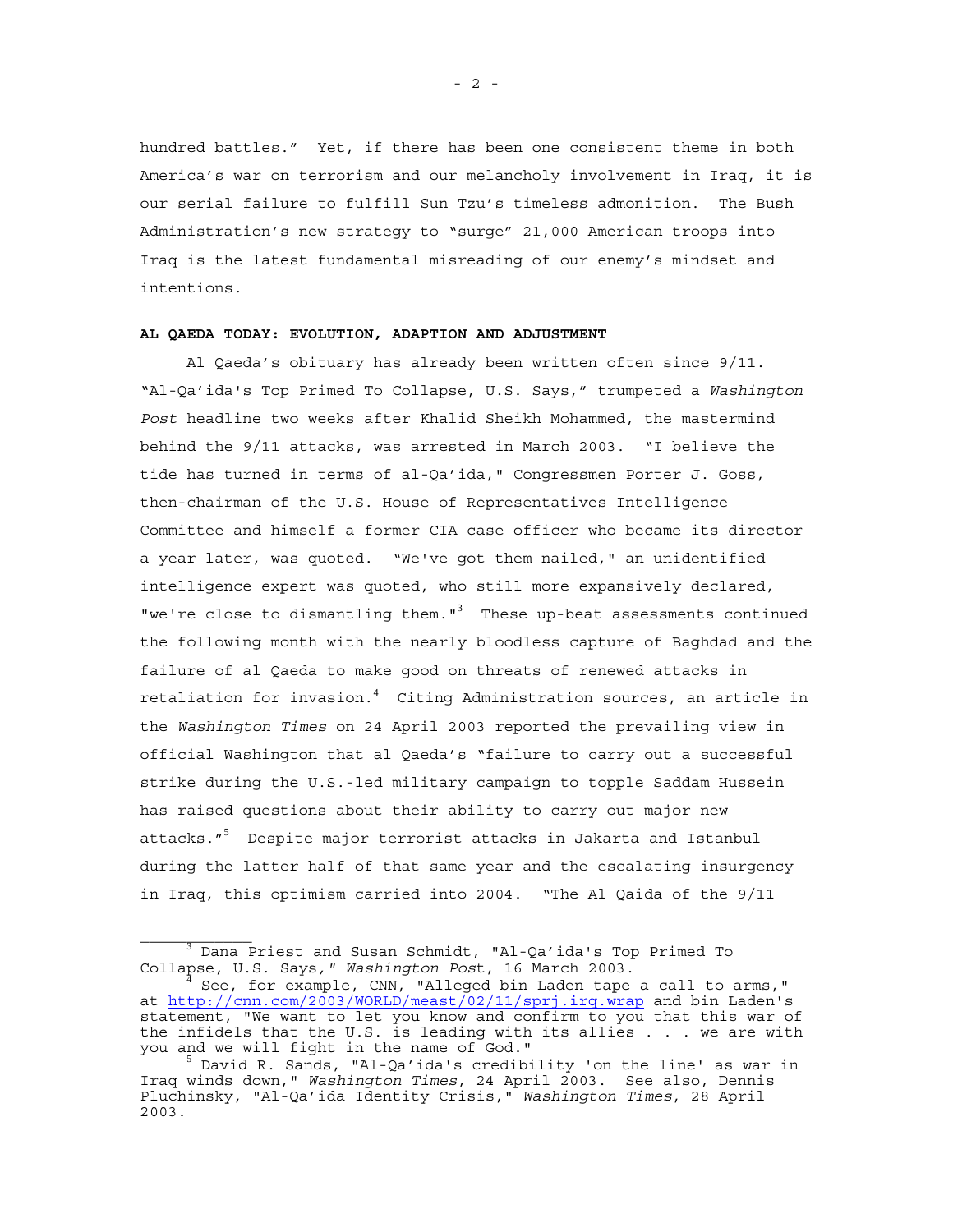period is under catastrophic stress," Ambassador Cofer Black, at the time the U.S. State Department's Counter-Terrorism Coordinator, declared. "They are being hunted down, their days are numbered." $^6$  $^6$  Then came the Madrid bombings six weeks later and the deaths of 191 persons. The most accurate assessment, perhaps, was therefore the one offered by al Qaeda itself. "The Americans," Thabet bin Qais, a spokesperson for the movement said in May 2003, "only have predications and old intelligence left. It will take them a long time to understand the new form of al-Qaida."<sup>[7](#page-2-1)</sup> Four years later we are indeed still struggling to understand the changing character and nature of al Qaeda and the shifting dimensions of the terrorist threat as it has evolved since 9/11.

Al Qaeda in fact is now functioning exactly as its founder and leader, Usama bin Laden envisioned it. On the one hand, true to the meaning of the Arabic word for the "base of operation"<sup>8</sup> or "foundation"-—meaning the base or foundation from which worldwide Islamic revolution can be waged (or, as other translations have it, the "precept" or "method")<sup>9</sup>—and thus simultaneously inspiring, motivating and animating, radicalized Muslims to join the movement's fight. While, on the other, continuing to exercise its core operational and command and control capabilities: directing the implementing terrorist attacks.

The al Qaeda of today combines, as it always has, both a "bottom up" approach——encouraging independent thought and action from low (or lower-) level operatives—and a "top down" one—issuing orders and still coordinating a far-flung terrorist enterprise with both highly

 $-3 -$ 

<span id="page-2-0"></span>www.communisty-communisty-communisty-communisty-communisty-communisty-communisty-communisty-communisty-communisty-<br>The communisty-communisty-communisty-communisty-communisty-communisty-communisty-communisty-communisty-comm World Tribune.Com, 23 January 2004.

<span id="page-2-1"></span> $^7$  Sarah el Deeb, "Al-Qaida Reportedly Plans Big New Attack," Associated Press, 8 May 2003.

<span id="page-2-2"></span>Peter Bergen, *Holy War, Inc.: Inside the Secret World of Osama bin Laden* (New York: The Free Press, 2001), p. 29.

<span id="page-2-3"></span>As Jason Burke notes '"Al-Qaeda" is a messy and rough designation . . . . The word itself is critical. "al-Qaeda" comes from the Arabic root *qaf-ayn-dal*. It can mean a base, as in a camp or a home, or a foundation, such as what is under a house. It can mean a pedestal that supports a column. It can also mean a precept, rule, principle, maxim, formula, method, model or pattern.' Jason Burke, *Al-Qaeda: Casting A Shadow Of Terror* (London & New York: I.B. Tauris, 2003), p. 7. See also, idem., 'Think Again: Al Qaeda,' *Foreign Policy* (May/June 2004), accessed at http://www.foreign policy.com.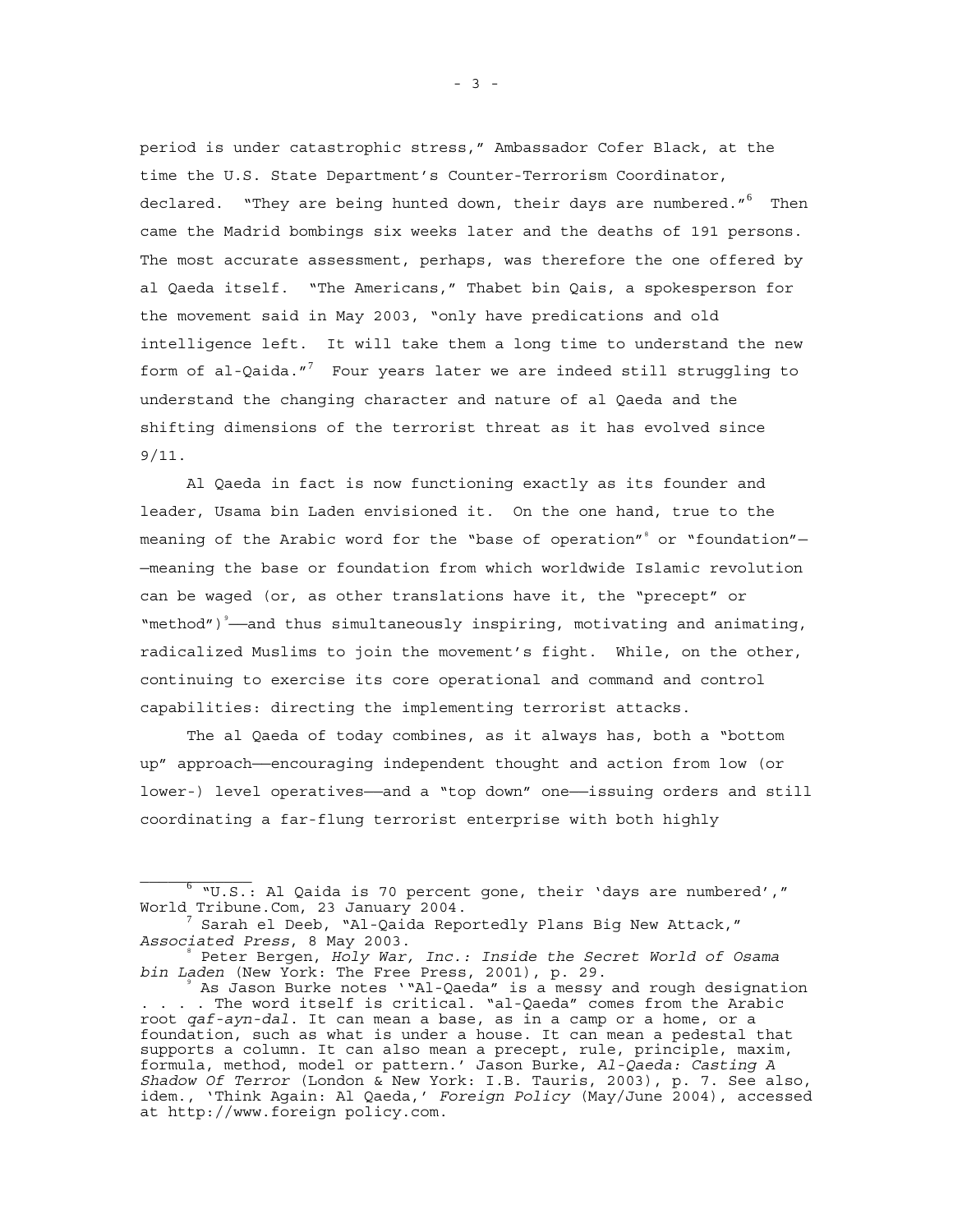synchronized and autonomous moving parts. Mixing and matching organizational and operational styles whether dictated by particular missions or imposed by circumstances, the al Qaeda movement, accordingly, can perhaps most usefully be conceptualized as comprising four distinct, though not mutually exclusive, dimensions. In descending order of sophistication, they are:

**1. Al Qaeda Central**. This category comprises the remnants of the pre-9/11 al Qaeda organization. Although its core leadership includes some of the familiar, established commanders of the past, there are a number of new players who have advanced through the ranks as a result of the death or capture of key al Qaeda senior-level managers such as Abu Atef, KSM, and Hambali, and more recently, Abu Faraj al-Libi and Abu Hamza Rabia.<sup>10</sup> It is believed that this hardcore remains centered in or around the Afghanistan and Pakistan borders and continues to exert actual coordination, if not some direct command and control capability, in terms of commissioning attacks, directing surveillance and collating reconnaissance, planning operations, and approving their execution.

<span id="page-3-0"></span>This category comes closest to the al Qaeda operational template or model evident in the 1998 East Africa embassy bombings and 9/11 attacks. Such high value, "spectacular" attacks are entrusted only to al Qaeda's professional cadre: the most dedicated, committed and absolutely reliable element of the movement. Previous patterns suggest that these "professional" terrorists are deployed in pre-determined and carefully selected teams. They will also have been provided with very specific targeting instructions. In some cases, such as the East Africa bombings, they may establish contact with, and enlist the assistance of, local sympathizers and supporters. This will be solely for logistical and other attack-support purposes or to enlist these locals to actually execute the attack(s). The operation, however, will be planned and directed by the "professional" element with the locals clearly subordinate and playing strictly a supporting role (albeit a critical one).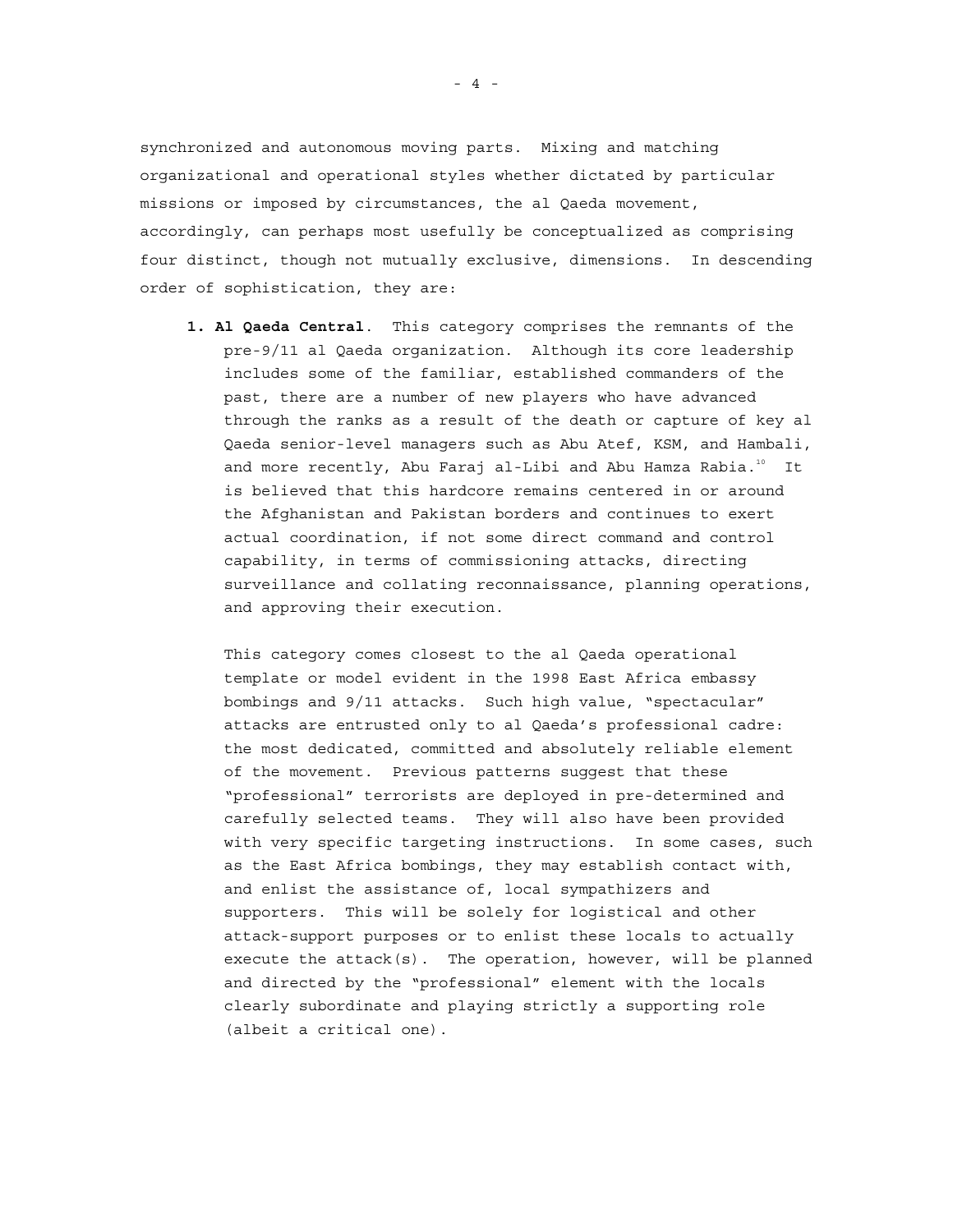**2. Al Qaeda Affiliates and Associates.** This category embraces formally established insurgent or terrorist groups that over the years have benefited from bin Laden's largesse and/or spiritual guidance and/or have received training, arms, money and other assistance from al Qaeda. Among the recipients of this assistance have been terrorist groups and insurgent forces in Uzbekistan and Indonesia, Morocco and the Philippines, Bosnia and Kashmir, among other places. By supporting these groups, bin Laden's intentions were three-fold. First, he sought to co-opt these movements' mostly local agendas and channel their efforts towards the cause of global jihad. Second, he hoped to create a jihadi "critical mass" from these geographically scattered, disparate movements that would one day coalesce into a single, unstoppable force. And, third, he wanted to foster a dependent relationship whereby as a quid pro quo for prior al Qaeda support, these movements would either undertake attacks at al Qaeda's behest or provide essential local, logistical and other support to facilitate strikes by the al Qaeda "professional" cadre noted above.

 This category includes groups such as: al-Ittihad al-Islami (AIAI), the late Abu Musab Zarqawi's al Qaeda in Mesopotamia (formerly *Jamaat al Tawhid wa'l Jihad*), Asbat al-Ansar, Ansar al Islam, Islamic Army of Aden, Islamic Movement of Uzbekistan (IMU), Jemaah Islamiya (JI), Libyan Islamic Fighting Group (LIFG), Moro Islamic Liberation Front (MILF), Salafist Group for Call and Combat (GSPC), and the various Kashmiri Islamic groups based in Pakistan—e.g., Harakat ul Mujahidin (HuM), Jaish-e-Mohammed (JeM), Laskar-e-Tayyiba (LeT), and Laskar i Jhangvi (LiJ). Both the number and geographical diversity of these entities is proof of al Qaeda's continued influence and vitality.

**3. Al Qaeda Locals.** These are dispersed cells of al Qaeda adherents who have or have had some direct connection with al Qaeda——no matter how tenuous or evanescent. They appear to fall into two sub-categories.

 $10$  A search on google.com for "al Qaeda Number  $3's''$  illuminates how this movement has a deeper bench than is often thought and something akin to an institutionalized process of leadership succession.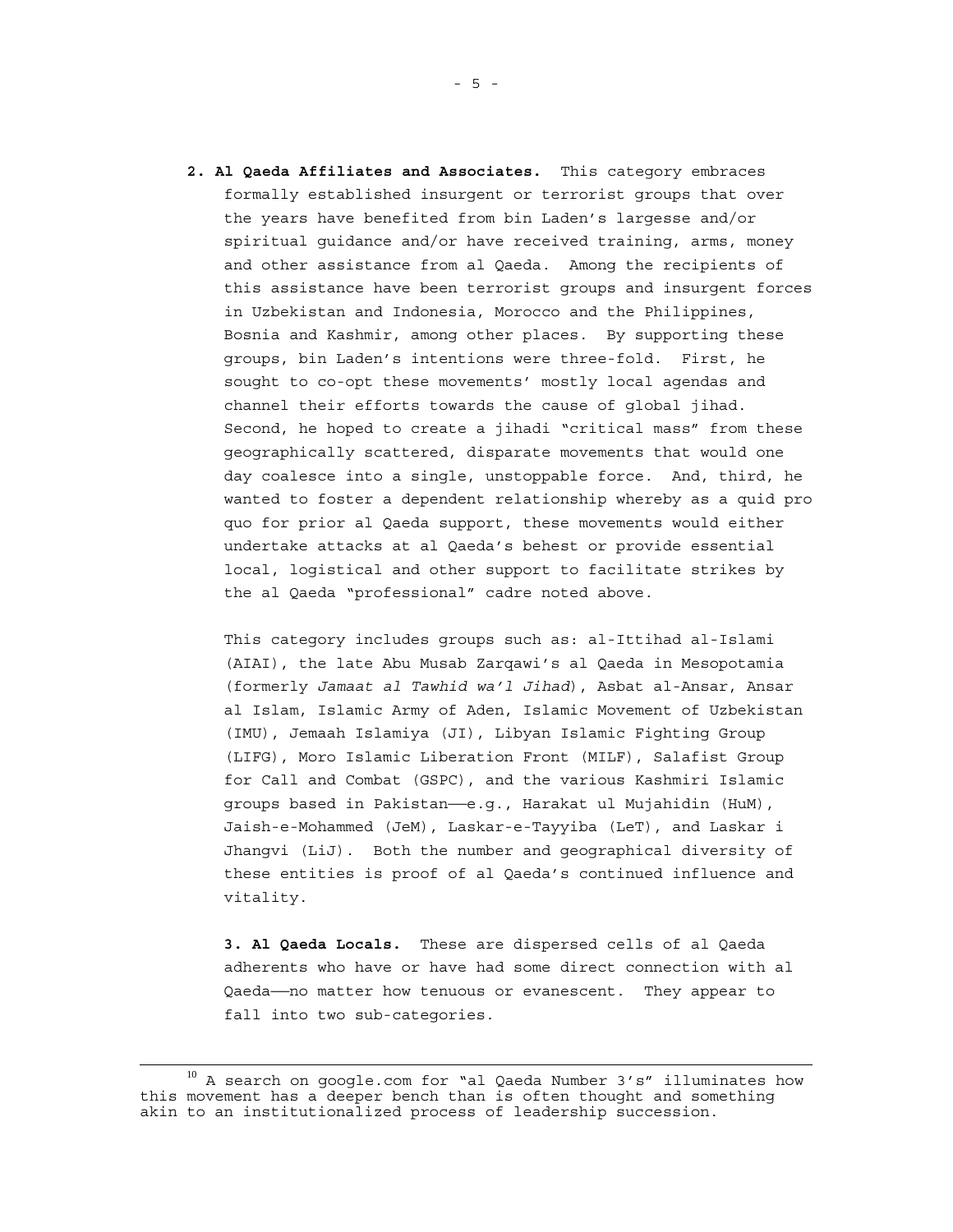One category comprises persons who have had some prior terrorism experience——having been blooded in battle as part of some previous jihadi campaign in Algeria, the Balkans, Chechnya, and perhaps more recently in Iraq, and may have trained in some al Qaeda facility whether in Afghanistan or Yemen or the Sudan before 9/11. Specific examples of this adversary include Ahmed Ressam, who was arrested in December 1999 at Port Angeles, Washington State, shortly after he had entered the U.S. from Canada. Ressam, for instance, had a prior background in terrorism, having belonged to Algeria's Armed Islamic Group (GIA). After being recruited to al Qaeda, he was provided with a modicum of basic terrorist training in Afghanistan. In contrast to the professional cadre detailed above, however, Ressam was given very non-specific, virtually open-ended targeting instructions before being dispatched to North America. Also, unlike the well-funded professional cadre, Ressam was given only \$12,000 in "seed money" and instructed to raise the rest of his operational funds from petty thievery. He was also told by KSM to recruit members for his terrorist cell from among the expatriate Muslim communities in Canada and the  $U.S.^{11}$  The al Qaeda operative, Andrew Rowe, a British national and Muslim convert, convicted for his involvement in the 2003 al Qaeda plot to attack London's Heathrow Airport is another example of this category.

The other category, as is described in the detailed discussion of the 7/7 London attacks below, conforms to the profile of the four British Muslims responsible for the 2005 bombings of mass transit targets in London. In contrast to Ressam and Rowe, none of the four London bombers had previously fought in any of the contemporary, iconic Muslim conflicts (e.g., Algeria, Chechnya, Kashmir, Bosnia, Afghanistan, etc.) nor is there *conclusive* evidence of their having received any training in an al Qaeda camp in Afghanistan, Yemen, or the Sudan *prior* to  $9/11.^{12}$  Rather, the ringleader of the London cell-Mohammed

<span id="page-5-0"></span><sup>&</sup>lt;sup>II</sup> See 1734HA01, United States District Court, Southern District of New York, United States of America v. Mokhtar Haouri, S4 00 Cr. 15 (JFK), 3 June 2001, pp. 538, 548, 589, 622, 658, & 697.<br><sup>12</sup> A confidential informant of the British Security Service (MI-5)

<span id="page-5-1"></span>claims to have traveled to Afghanistan in the late 1990s/early 2000s with another man named "Imran," who he later identified as the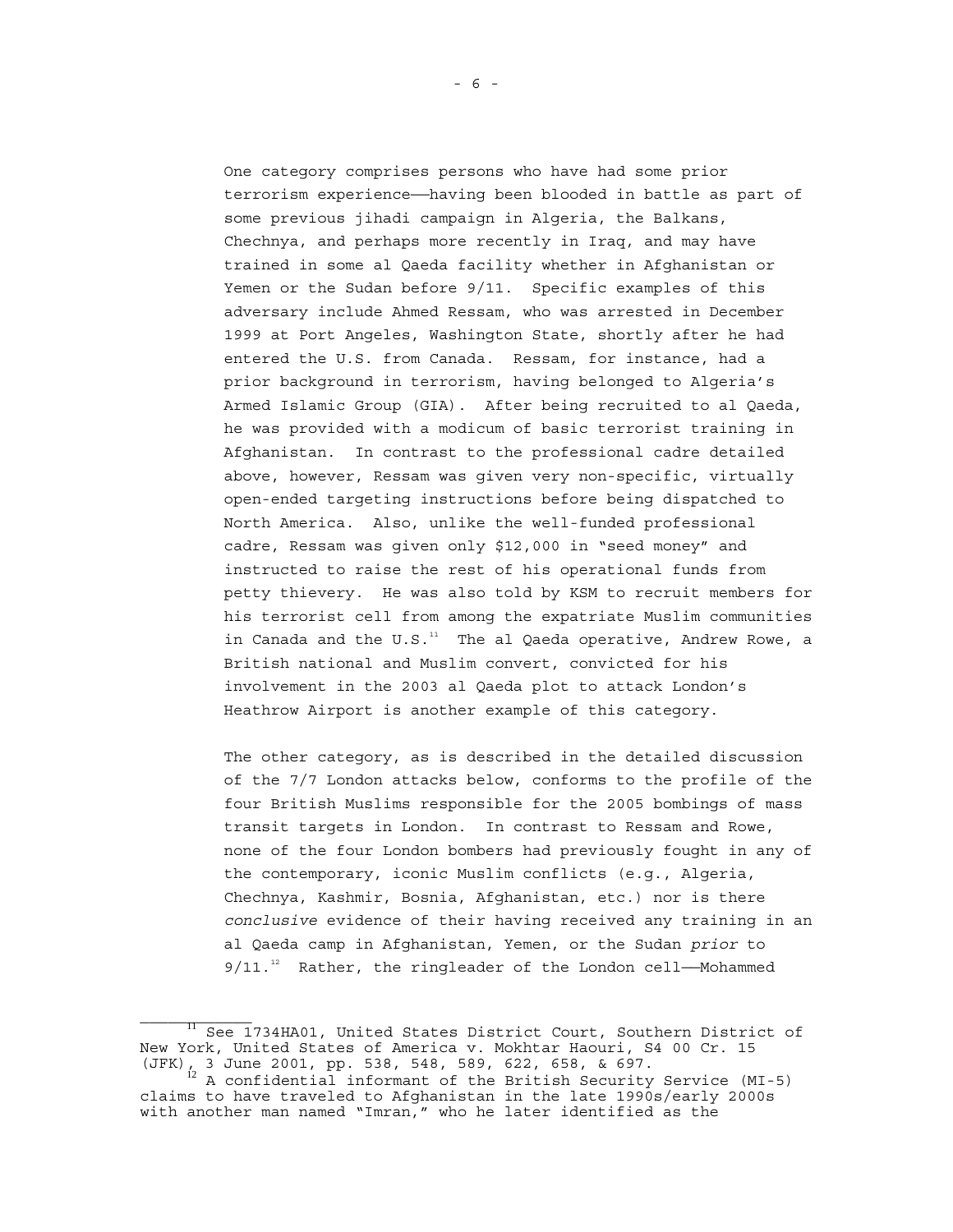Siddique Khan, and an accomplice, Shahzad Tanweer, were brought to Pakistan for training and then returned to their homeland with both an attack plan and the knowledge to implement it. They then recruited others locally as needed, into the cell and undertook a relatively simple, but nonetheless sophisticated and highly consequential attack.<sup>13</sup>

In both the above categories, however, the terrorists will have some link with al Qaeda. Their current relationship, and communication, with a central al Qaeda command and control apparatus may be either active or dormant and similarly their targeting choices may either be specifically directed or else entirely left to the cell to decide. The distinguishing characteristic of this category, however, is that there is some direct connection of some kind with al Qaeda.

**4. Al Qaeda Network***.* These are home-grown Islamic radicals——from North Africa, the Middle East, and South and Southeast Asia——as well as local converts to Islam mostly living in Europe, Africa and perhaps Latin America and North America as well, who have no direct connection with al Qaeda (or any other identifiable terrorist group), but nonetheless are prepared to carry out attacks in solidarity with or support of al Qaeda's radical jihadi agenda. Like the "al Qaeda Locals" they too are motivated by a shared sense of enmity and grievance felt towards the United States and West in general and their hostnations in particular. In this specific instance, however, the relationship with al Qaeda is more inspirational than actual, abetted by profound rage over the U.S. invasion and occupation of Iraq and the oppression of Muslims in Palestine, Kashmir, Chechnya, and elsewhere. Critically, these persons are neither directly members of a known, organized terrorist group nor necessarily even a very cohesive entity unto themselves.

L,

- 7 -

ringleader of the 7/7 London attacks, Mohammed Siddique Khan. That "Imram" was in fact Khan has not been confirmed. See Intelligence and Security Committee, *Report into the London Terrorist Attacks on 7 July 2005,* p. 16.

<span id="page-6-0"></span><sup>13</sup> See Honourable House of Commons, *Report of the Official Account of the Bombings in London on 7th July 2005* (London: The Stationary Office, HC 1087), 11 May 2006, titled "Were They Directed From Abroad?" pp. 24-27, accessed at http://www.officialdocuments.co.uk/document/hc0506/hc10/1087/1087.asp.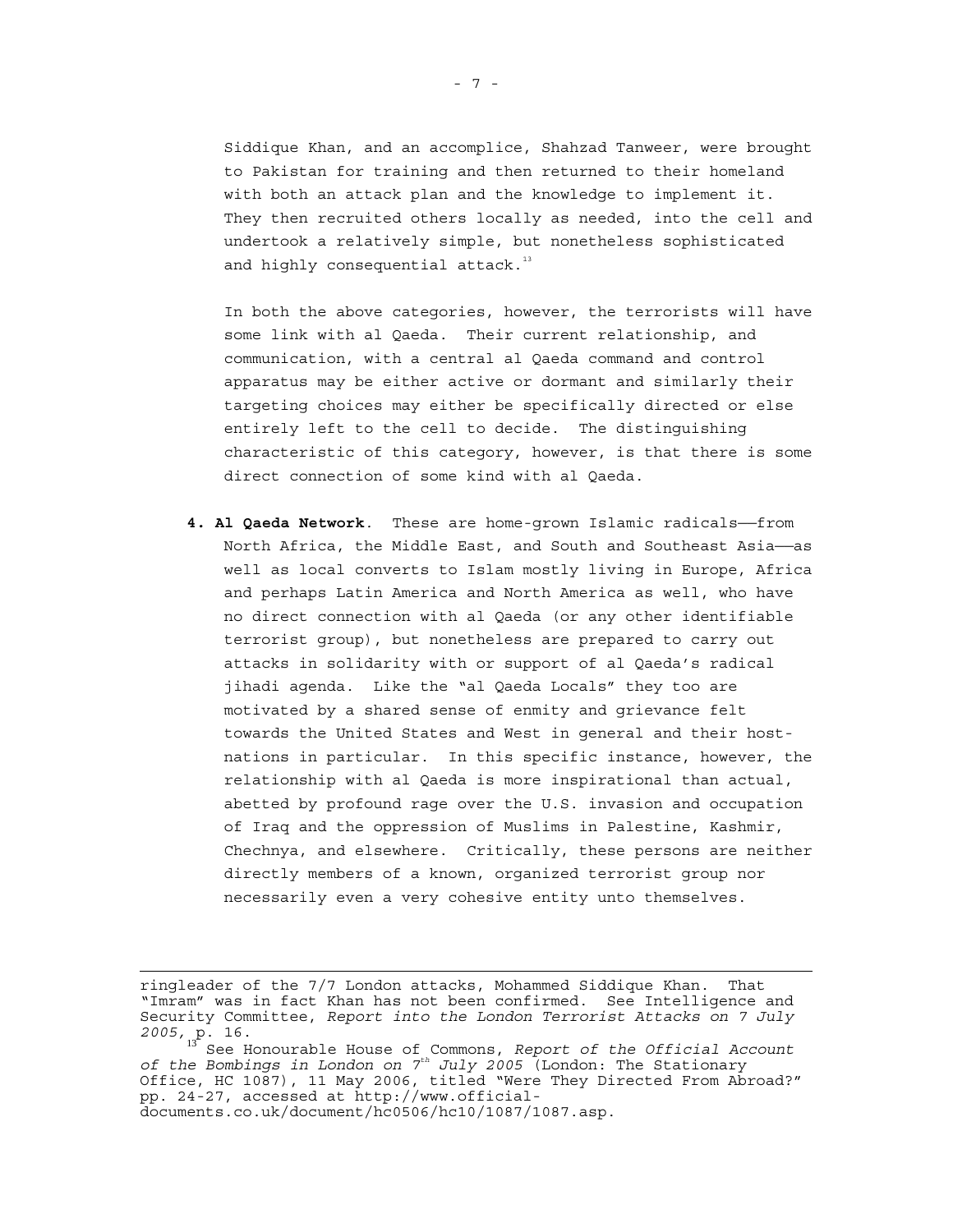Examples of this category, which comprises small collections of like-minded locals who gravitate towards one to plan and mount terrorist attacks completely independent of any direction provided by al Qaeda, include the so-called Hofstad Group in the Netherlands, a member of whom (Mohammed Bouyeri) murdered the Dutch filmmaker Theo Van Gogh in Amsterdam in November 2004, and the so called, "trolley bombers,": the two Lebanese nationals who placed bombs, that failed to explode, on two German commuter trains near Dortmund and Koblenz in July 2006. $^{\text{14}}$ 

The most salient threat posed by the above categories, however, continues to come from al Qaeda Central and from its affiliates and associates. However, an additional and equally challenging threat is now posed by less discernible and more unpredictable entities drawn from the vast Muslim Diaspora in Europe. As far back as 2001, the Netherlands' intelligence and security service had detected increased terrorist recruitment efforts among Muslim youth living in the Netherlands whom it was previously assumed had been completely assimilated into Dutch society and culture.<sup>[15](#page-7-1)</sup> Thus, representatives of Muslim extremist organizations——including, presumably, al Qaeda——had already succeeded in embedding themselves in, and drawing new sources of support from, receptive elements within established Diaspora communities. In this way, new recruits could be drawn into the movement who likely had not previously come under the scrutiny of local or national law enforcement agencies. Indeed, according to a BBC News documentary report broadcast in July 2006, Khan, the London bombing cell's ringleader, may have acted precisely as such an al Qaeda "talent spotter": trawling Britain's Muslim communities during the summer of 2001——literally weeks before 9/11——trying to attract new recruits to the movement. $16$ 

- 8 -

<span id="page-7-0"></span><sup>&</sup>lt;sup>14</sup> See "Lebanon holds train bomb suspect," *BBC News (Internatinoal Version)*, 24 August 2006 accessed at http://news.bbc.co.uk/2/hi/europe/5281208.stm<br><sup>15</sup> See General Intelligence and Security Service, Recruitment for

<span id="page-7-1"></span>*the jihad in the Netherlands: from incident to trend* (The Hague:

<span id="page-7-2"></span>Ministry of the Interior and Kingdom Relations, December 2002).<br><sup>16</sup> A UK Muslim community leader interviewed in the documentary said that he approached by maintains Khan, who was accompanied by two other British Muslims named Asif Hanif and Omar Khan Sharif ,who in 2003 would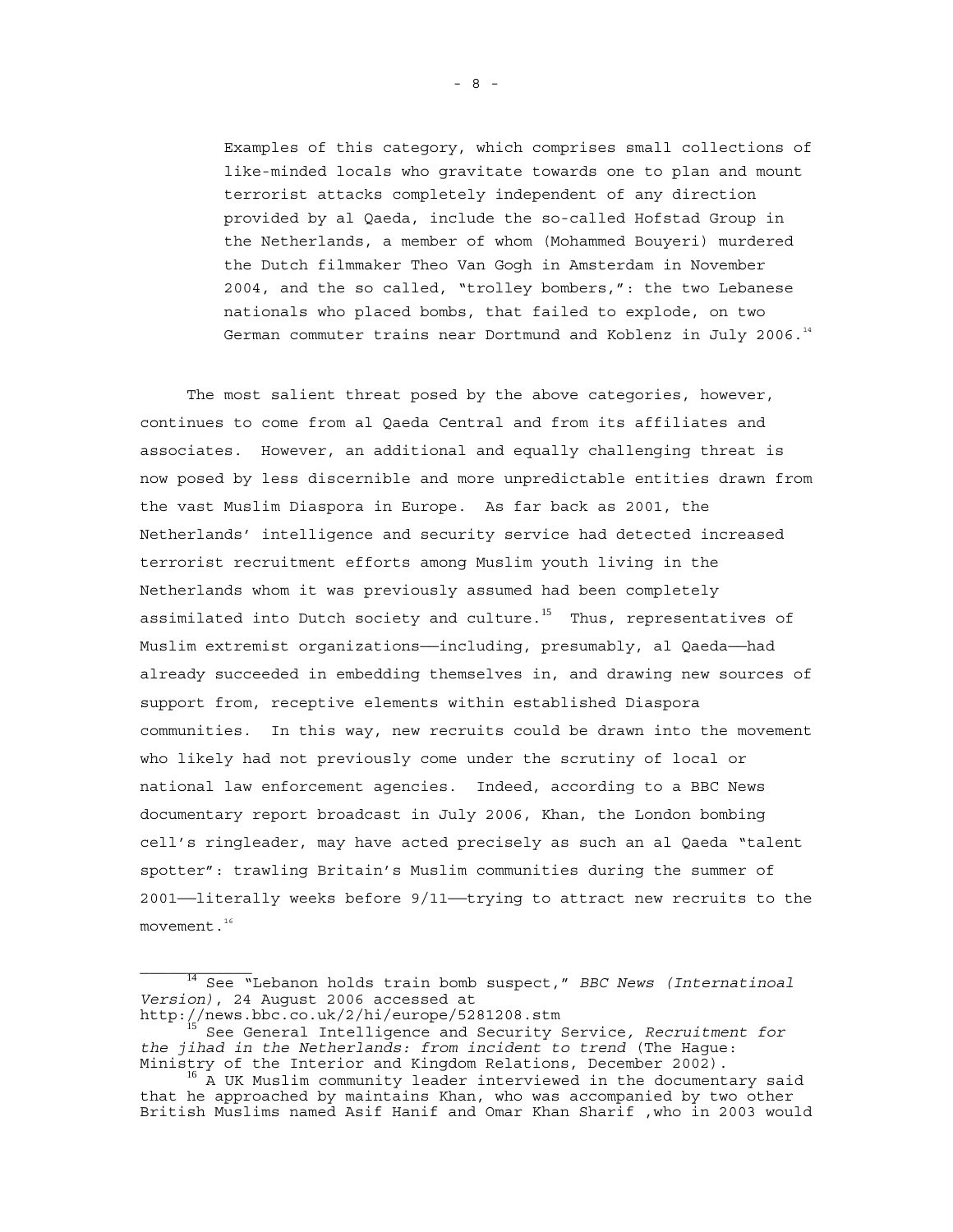This new category of terrorist adversary, moreover, also has proven more difficult for the authorities in these countries to track, predict and anticipate. The Director of GCHQ (Government Communications Headquarters), Britain's equivalent of our NSA (National Security Agency) admitted this in testimony before a Parliamentary committee investigating the 7/7 attacks. "We had said before July [2005]," Sir David Pepper noted,

there are probably groups out there that we do not know anything about, and because we do not know anything about them we do not know how many there are. What happened in July [the 2005 London bombings] was a demonstration that there were [material redacted for security reasons] conspiracies going on about which we essentially knew nothing, and that rather sharpens the perception of how big, if I can use [Secretary of Defense Donald] Rumsfeld's term, the unknown unknown was[.](#page-8-0)<sup>17</sup>

This adversary, comprising hitherto unknown cells, is difficult, if not impossible, to effectively profile. Indeed, this was precisely the conclusion reached by the above-mentioned Parliamentary committee in their report on the London bombings.<sup>18</sup> Although the members of these terrorist cells may be marginalized individuals working in menial jobs from the lower socio-economic strata of society, some with long criminal records or histories of juvenile delinquency; others may well come from solidly middle and upper-middle class backgrounds with university and perhaps even graduate degrees and prior passions for cars, sports, rock music and other completely secular, material interests. For example, in the case of radicalized British Muslims, since 9/11 we have seen terrorists of South Asian and North African descent as well as those hailing both from the Middle East and Caribbean. They have included life-long devout Muslims as well as recent converts. Persons from the margins of society who made a living as thieves or from drug dealing and

Ē,

- 9 -

stage a suicide attack on a seaside pub in Tel Aviv, Israel. See BBC News Media Exchange, "Britain's First Suicide Bombers," broadcast on BBC2 on 11 July 2006, 2000 GMT. <sup>17</sup> Quoted in Intelligence and Security Committee, *Report into the* 

<span id="page-8-0"></span>*London Terrorist Attacks on 7 July 2005,* pp. 30-31. <sup>18</sup> The report concluded that "The July attacks emphasized that

<span id="page-8-1"></span>there was no clear profile of a British Islamist terrorist." See Ibid., p. 29.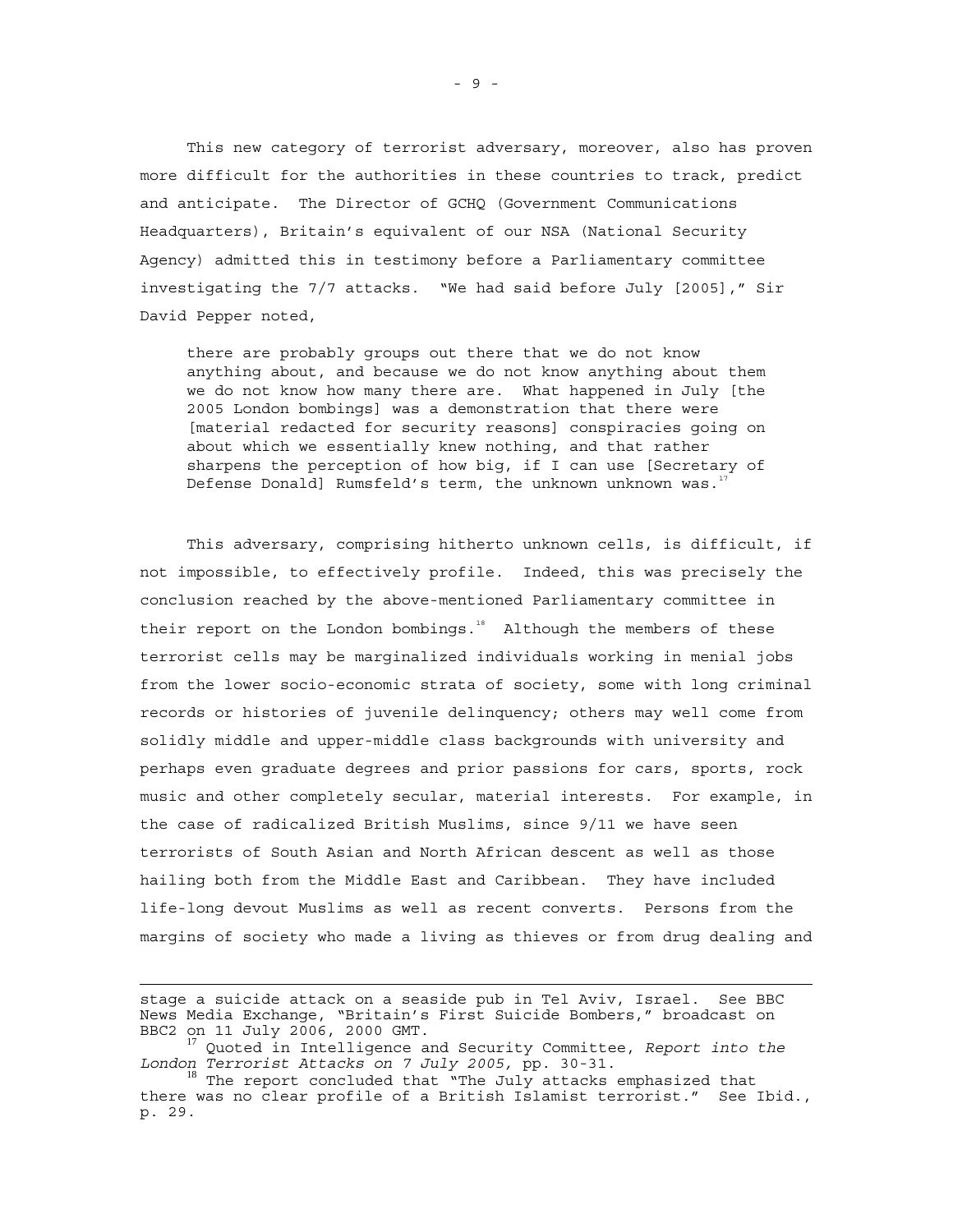students at the London School Economics and the University of London, two of the UK's premiere universities.<sup>19</sup> What they will have in common is a combination of a deep commitment to their faith-often recently rediscovered; admiration of bin Laden for the cathartic blow struck against America on 9/11; hatred of the U.S. and the West; and, a profoundly shared sense of alienation from their host countries. "There appear to be a number of common features to this grooming," the report of the Intelligence and Security Committee of the UK House of Commons concluded.

In the early stages, group conversation may be around being a good Muslim and staying away from drugs and crime, with no hint of an extremist agenda. Gradually individuals may be exposed to propaganda about perceived injustices to Muslims across the world with international conflict involving Muslims interpreted as examples of widespread war against Islam; leaders of the Muslim world perceived as corrupt and non-Islamic; with some domestic policies added as 'evidence' of a persecuted Islam; and conspiracy theories abounding. They will then move on to what the extremists claim is religious justification for violent jihad in the Quran and the Hadith . .. and-if suicide attacks are the intention--the importance of martyrdom in demonstrating commitment to Islam and the rewards in Paradise for martyrs; before directly inviting an individual to engage in terrorism. *There is little evidence of over compulsion. The extremists appear rather to rely on the development of individual commitment and group bonding and*  solidarity [my emphasis][.](#page-9-1)<sup>20</sup>

These new recruits are the anonymous cogs in the world-wide al Qaeda enterprise and include both long-standing residents and new immigrants found across in Europe, but specifically in countries with large expatriate Muslim populations such as Britain, Spain, France, Germany, Italy, the Netherlands, and Belgium.

<span id="page-9-0"></span><sup>&</sup>lt;u>p</u><br>The instance, in the criminal category are Richard Reid (the socalled "shoe bomber," who attempted to blow up an American Airlines flight en route from Paris to Miami in December 2001) and Jermaine Lindsay (one of the 7/7 London bombers); while Omar Saed Sheikh (who orchestrated the kidnapping and murder of the *Wall Street Journal* reporter, Daniel Pearl, in 2002) is a graduate of the LSE and Omar Sharif Khan (one of the two British Muslims who carried out a suicide bombing attack against a sea-side pub in Tel Aviv, Israel in April 2003)

<span id="page-9-1"></span><sup>&</sup>lt;sup>20</sup> Honourable House of Commons, *Report of the Official Account of* the Bombings in London on  $7^{th}$  July 2005, pp. 31-32.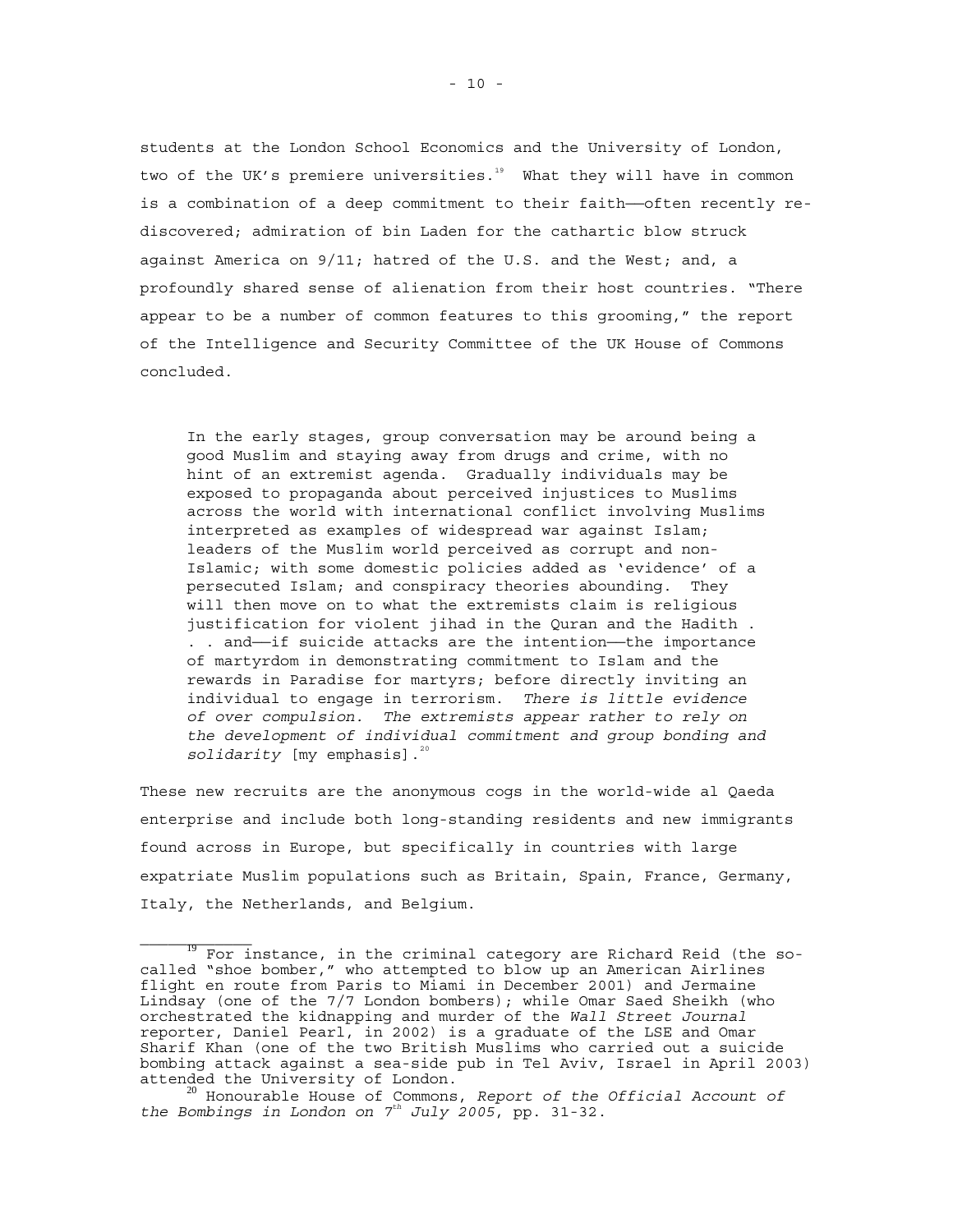Indeed, on-going investigations increasingly suggest that recent terrorist threats and attacks——the August 2006 plot to blow up 10 planes inflight from Britain and crash them into American cities, the July 2005 suicide bus and •subways bombings in London, and the two separate operations •foiled in Britain during 2004 involving on the one hand, bombings of a shopping center or nightclub and on the other simultaneous suicide attacks on economic targets in lower •Manhattan, Newark, New Jersey and •Washington, D.C.—were all in fact coordinated in •some way by al-Qaeda, and not (as commonly assumed) cooked up by home-grown terror •groups.

Thus, al Qaeda's goal remains as it has always been: to inspire radicalized Muslims across the globe to join the •movement's holy fight. Not only does al •Qaeda retain its core operational and command-andcontrol capabilities, it has •shown remarkable resiliency and a stubborn capacity for renewal and regeneration. Even though its personnel may be dispersed, al Qaeda remains a hierarchal organization: capable of ordering, planning and implementing bold terrorist strikes. Issues of classification and sensitive collection, as well as the British government's gathering of evidence for a number of criminal cases that remain *sub judice* have prevented further, full, public disclosure of al Qaeda's active involvement in the London attacks——and virtually every other major terrorist plot unmasked in the UK since 2003. $^{21}$  However, suffice it to say that what is publicly known and has been reported in unclassified sources, clearly points to such involvement.

The widely perceived current threat from less discernible and more unpredictable entities drawn from the vast Muslim Diaspora in Europe,

<span id="page-10-0"></span> $\frac{1}{2}$  These include the so called "ricin plot" in January 2003 involving an Algerian al Qaeda operative named Kamal Bourgass and what British authorities refer to as "Operation Crevice" and "Operation Rhyme" as well as this past summer's abortive plot to crash ten U.S. airliners into American cities. See Elaine Sciolino and Don Van Natta, Jr., "2004 British Raid Sounded Alert on Pakistani Militants," New York Times, 14 [July 2005](http://proquest.umi.com/pqdweb?RQT=572&VType=PQD&VName=PQD&VInst=PROD&pmid=7818&pcid=15791181&SrchMode=3); and idem., "Europe Confronts Changing Face of Terrorism," New York Times, 1 August 2005; Sebastian Rotella, "British Terrorism Case Parallels Others; Trial in a suspected plot to bomb a nightclub or mall in 2004 involves alleged home-grown Islamic radicals with ties to militants in Pakistan," *[Los Angeles Times](http://proquest.umi.com/pqdweb?RQT=318&pmid=7683&TS=1164637618&clientId=61650&VType=PQD&VName=PQD&VInst=PROD)*, 1 [September](http://proquest.umi.com/pqdweb?RQT=572&VType=PQD&VName=PQD&VInst=PROD&pmid=7683&pcid=33308581&SrchMode=3)  [2006](http://proquest.umi.com/pqdweb?RQT=572&VType=PQD&VName=PQD&VInst=PROD&pmid=7683&pcid=33308581&SrchMode=3); and BBC News, "Man admits UK-US terror bomb plot," 12 October 2006 accessed at http://newsvote.bbc.co.uk/mpapps/pagetools/print/news.bbc.co.uk/2/hi/uk\_ news/6044.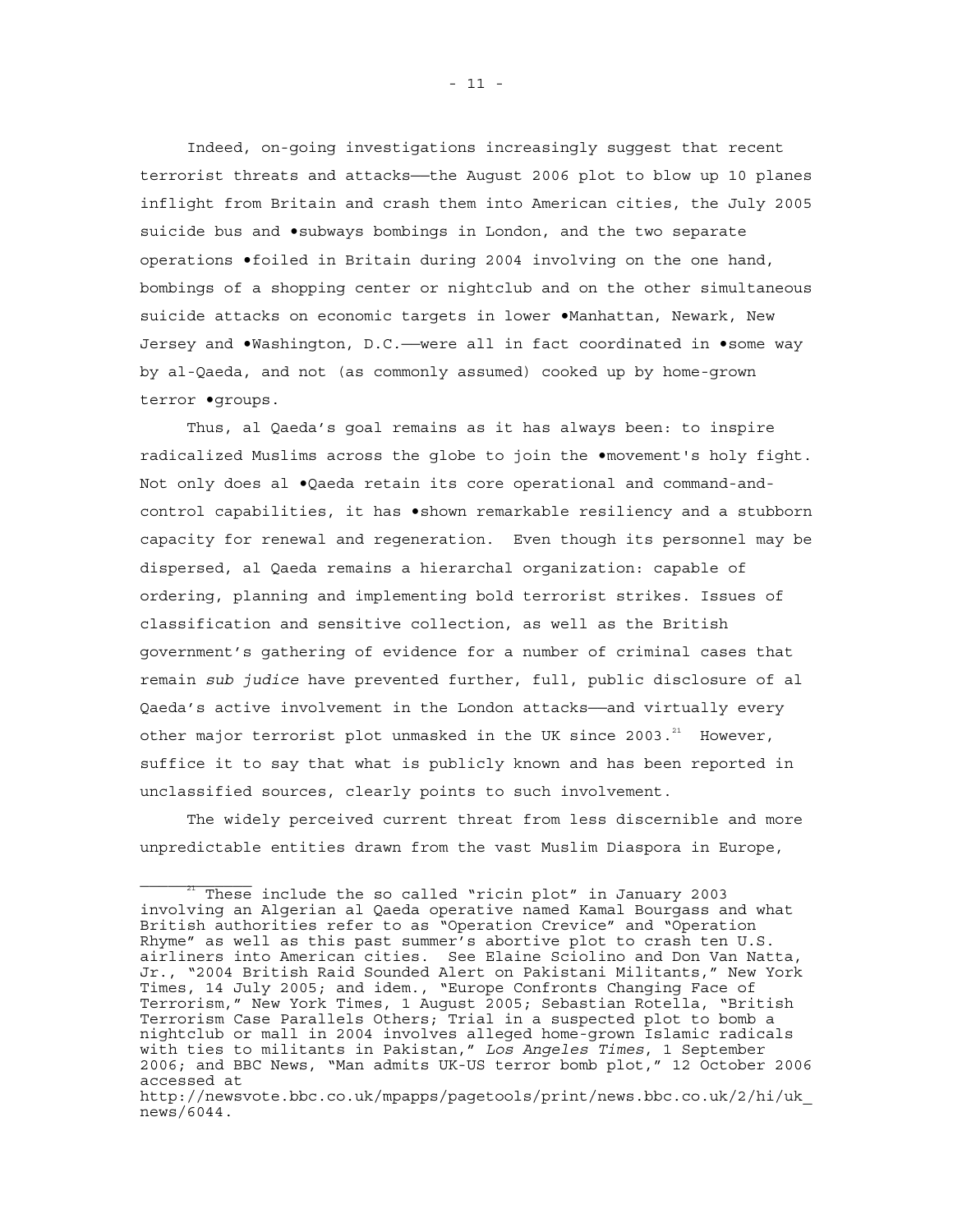moreover, actually represents the fruition of strategic decisions made by al Qaeda a decade ago. As far back as 1999, British authorities knew of al Qaeda's years long subversive activities among that country's Muslim community: believing that some 3,000 British Muslims had already left and returned to the country after receiving terrorist training at al Qaeda camps in Afghanistan, Pakistan, Yemen, and elsewhere. $22$  Three years later, the Netherlands' intelligence and security service called attention to increased terrorist recruitment efforts among assimilated Dutch Muslim youths. And, a senior official in Spain's Interior Ministry recently told me that authorities in that country now suspect that upwards of a thousand Muslims living there also received training in overseas al Qaeda camps before 9/11. In this way, new recruits from these countries have been drawn into the movement who had not previously come under scrutiny or suspicion. The threat thus is not only one of jihadi radicalization, but of deliberate, longstanding al Qaeda subversion.

Consider what we have learned since the 2005 London bombings and how new evidence about the attack's genesis completely dispels the prevailing assumption that entirely organic, "homegrown" threats posed by indigenous radicals acting on their own have superseded that of al Qaeda. Initially, •British authorities concluded that the attacks were the work of disaffected British •Muslims, self-radicalized and selfselected •and operating purely within the country. •We have subsequently learned, however, •that the London cell's ringleader, Mohammed Siddique Khan, and a fellow •bomber, Shahzad Tanweer, both visited Pakistani terrorist •camps between November 2004 and February 2005——where it is now believed they were trained by al Qaeda operatives. For instance, the aforementioned report by the Parliament's Intelligence and Security Committee, noted among its other conclusions, that

• "Investigations since July [2005] have shown that the group [the four London bombers] was in contact with others involved in extremism in the UK . . . "

<span id="page-11-0"></span> $^{\overline{22}}$  Robert Winnett and David Leppard, "Leaked No 10 dossier reveals Al-Qaeda's British recruits," *Sunday Times* (London), 10 July 2005.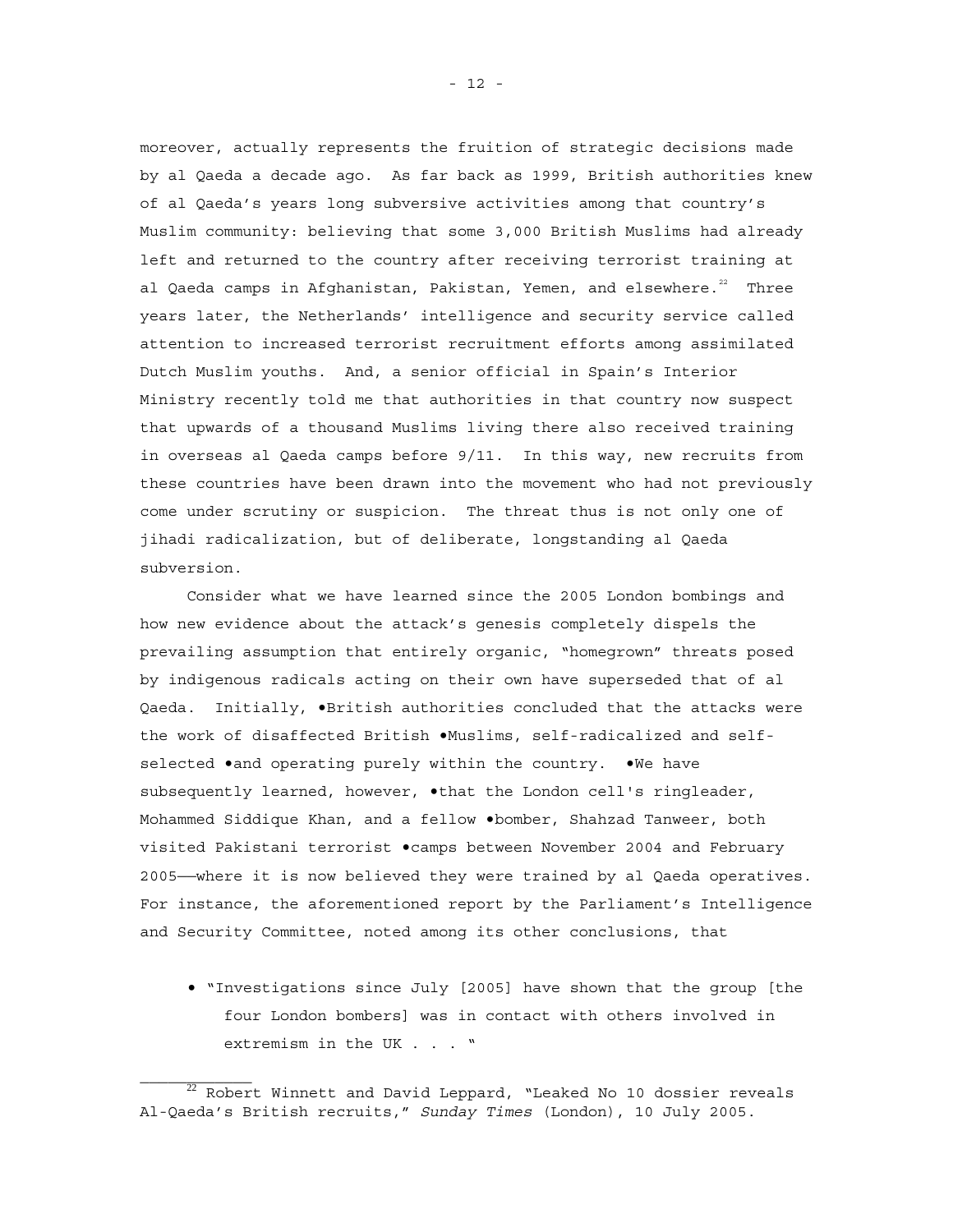- "Siddique Khan [the group's ringleader] is now known to have visited Pakistan in 2003 and to have spent several months there with Shazad Tanweer [another bomber] between November 2004 and February 2005. It has not yet been established who they met in Pakistan, but it is assessed as likely that they had some contact with Al Qaida figures."
- "The extent to which the 7 July attacks were externally planned, directed or controlled by contacts in Pakistan or elsewhere remains unclear. The [British intelligence and security] Agencies believe that some form of operational training is likely to have taken place while Khan and Tanweer were in Pakistan. Contacts in the run-up to the attacks suggest they may have had advice or direction from individuals there. $''^{23}$  $''^{23}$  $''^{23}$

Both men also recorded "martyrdom" videos while in Pakistan that were •subsequently released in September 2005 and then on the first anniversary of the bombings by al Qaeda's perennially active •communications department, "Al Sahab •[the Clouds] for Media Production." On those tapes, Ayman al Zawahiri also claims credit for the London attack in the name of al Qaeda: an admission that at the time was mostly dismissed given that it challenged the conventional wisdom that al Qaeda was no longer capable of such operations.

In addition, following the bombings, when Khan's photograph was a staple of nightly British newscasts and on the front page of daily newspapers, a reliable source working for Britain's security service claimed to have seen Khan at an al Qaeda camp in Afghanistan in either 1999 or  $\bullet$ 2000.<sup>24</sup> Finally, as previously noted, a BBC documentary broadcast last July reported that during the summer of 2001 Khan was seen •attempting to attract recruits from Britain's Muslim community for to• al Qaeda. He was accompanied, moreover, by •two other British Muslims who would later •stage a suicide bombing in Israel in April

<span id="page-12-0"></span> $\frac{23 \text{ Ibid.}}{23 \text{ Ibid.}}$ , p. 12. See also, the section of the Honourable House of Commons, *Report of the Official Account of the Bombings in London on*  $7^{th}$  July 2005, pp. 20-21.

<span id="page-12-1"></span>*July 2005,* pp. 20-21. <sup>24</sup> See Intelligence and Security Committee, *Report into the London Terrorist Attacks on 7 July 2005,* p. 16.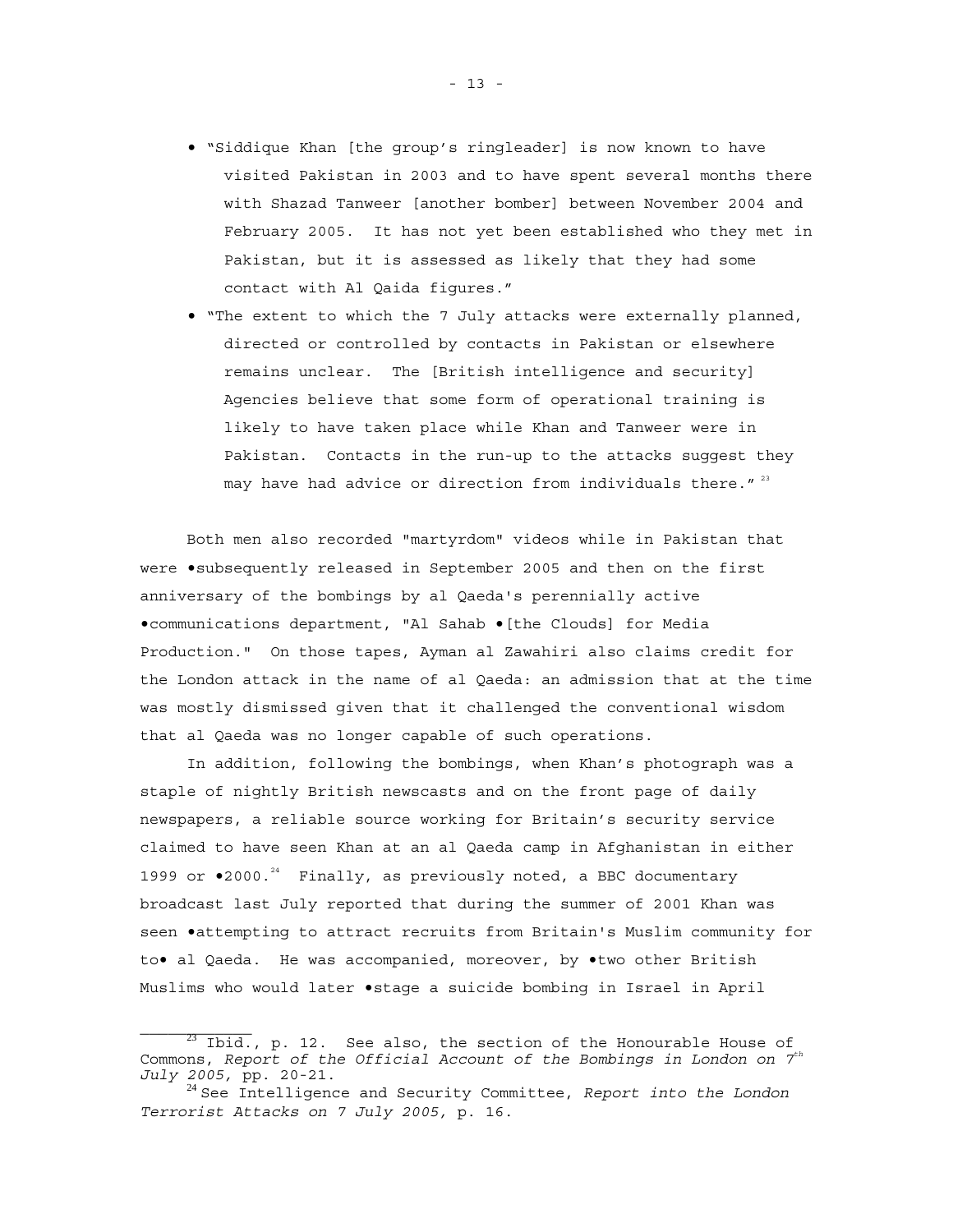•2003. • And, only a month before that attack, Khan himself visited Israel——taking the same route via Jordan that the bombers would soon follow—in what may have been a practice or dry-run for the operation.<sup>25</sup>

The London bombing's pedigree, moreover, is familiar. Exactly a year earlier, British and American authorities had thwarted the aforementioned plot by a London-based al Qaeda cell led by Dhiren Barot (aka "Issa al-Hindi" and Issa al-Britani") to simultaneously carry out suicide attacks on the New York Stock Exchange and the CitiGroup Building in mid-town Manhattan, the Prudential Center in Newark, New Jersey, and the International Monetary Fund and the World Bank headquarters in Washington, D.C. The trail in this operation similarly led back to Pakistan. It emerged that a protégé of the 9/11 mastermind Khalid Sheikh Mohammed operating in Lahore was the essential nexus between the London cell and al Qaeda commanders operating out of Waziristan.

And, a parallel plot disrupted only months before, in April 2004, likewise involved a group of British Muslims of Pakistani ancestry. Their plan was to bomb a shopping mall or London nightclub using 1,300 pounds of ammonium nitrate fertilizer they had stockpiled with which to fabricate their explosives. Members of this cell had also traveled to Pakistan for terrorist training in jihadi camps along the Afghan border. Their leader, Omar Khyam, admitted that while in Pakistan he had met with al Qaeda commanders and that his al Qaeda controller for the operation was Abdul Hadi al-Iraqi: the reputed new "number three" figure in the movement and a key liaison officer with the al Qaeda organization in Iraq. Khyam's claims were corroborated by another cell member, Mohammed Junaid Babar, who became a witness for the prosecution. Babar, a naturalized U.S. citizen who had emigrated from Pakistan as a young child, himself confessed to having attended an al Qaeda "summit" meeting held in Pakistan in March 2004 that was devoted to planning international terrorist operations.

Finally, this past summer's plot to simultaneously bomb ten U.S. airliners and crash them into targets over American cities was foiled

#### - 14 -

<span id="page-13-0"></span><sup>&</sup>lt;sup>25</sup> See BBC News Media Exchange, "Britain's First Suicide Bombers," broadcast on BBC2 on 11 July 2006, 2000 GMT.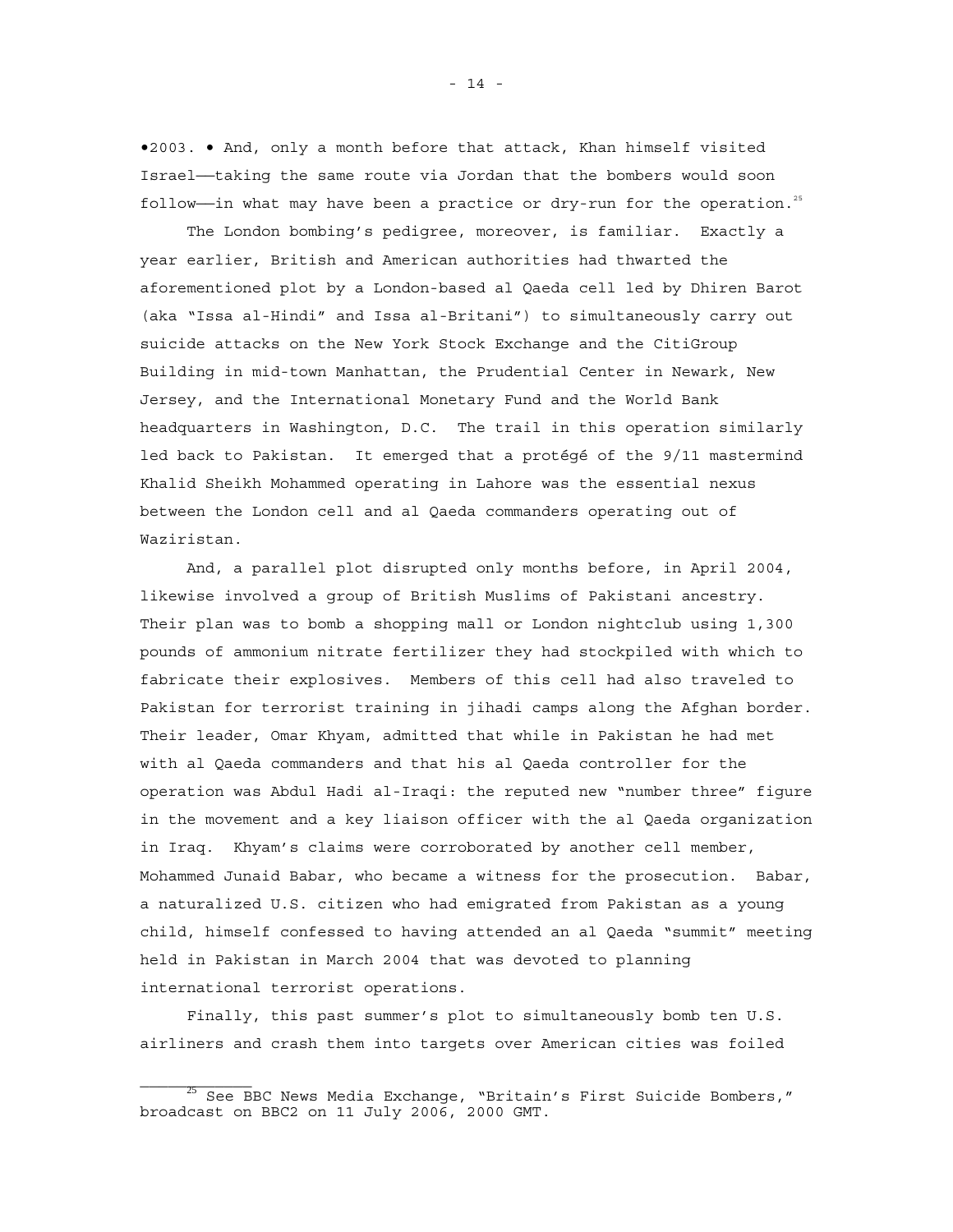after arrests in Pakistan once more led U.K. and U.S. officials to yet another terrorist cell of British Muslims of Pakistani heritage. According to terrorism expert Rohan Gunaratna, that operation's controller was none other than Abu Ubaydah al-Masri: the commander for al Qaeda in Kunar Province, Afghanistan.

Just as disturbing is the fact that these attacks were not directed against the softer, more accessible targets like subway and commuter trains, hotels and tourist destinations that the conventional wisdom held a de-graded al Qaeda only capable of: but against arguably the most internationally-hardened target set since 9/11——commercial aviation. This alarming development calls into question some of our most fundamental assumptions about al Qaeda's capabilities and intentions, given that the movement seems undeterred from the same grand homicidal ambitions it demonstrated on 9/11.

And so it is with other case. Spanish authorities now intimate that evidence is accumulating that al Qaeda is behind the March 2004 Madrid bombings. Though reluctant to share the details of an investigation that remains *sub judice*, the links between the Madrid bombers and al Qaeda that have since publicly come to light are compelling. One key figure in the 3/14 attacks, for instance, a terrorist using the nom de guerre, "Serhane the Tunisian," has been linked to Amer Azizi, an al Qaeda operative who is believed to have helped organized the July 2001 meeting held in Tarragona, Spain between 9/11 hijacker Mohammed Atta and his controller, Ramzi Binalshib. Another member of the Madrid cell, Mohamed Afalah, was able to flee to Belgium following the attack allegedly with the help of Omar Nakhcha, a European-based al Qaeda recruiter of foreign fighters for jihad in Iraq. And, the enigmatic "Abu Duhana al-Afghani," often cited in internal communications by the Madrid bombers, is believed to be Yussuf Belhadj, the self-described "military spokesman for al Qaeda in Europe."

Thus, the portions of the National Intelligence Estimate released publicly last September are •right. We're just as vulnerable as ever— not only because of Iraq, but also because of a re-vitalized and resurgent al Qaeda that continues to plot •and plan terrorist attacks. Senior British intelligence and security officials publicly stated that

 $- 15 -$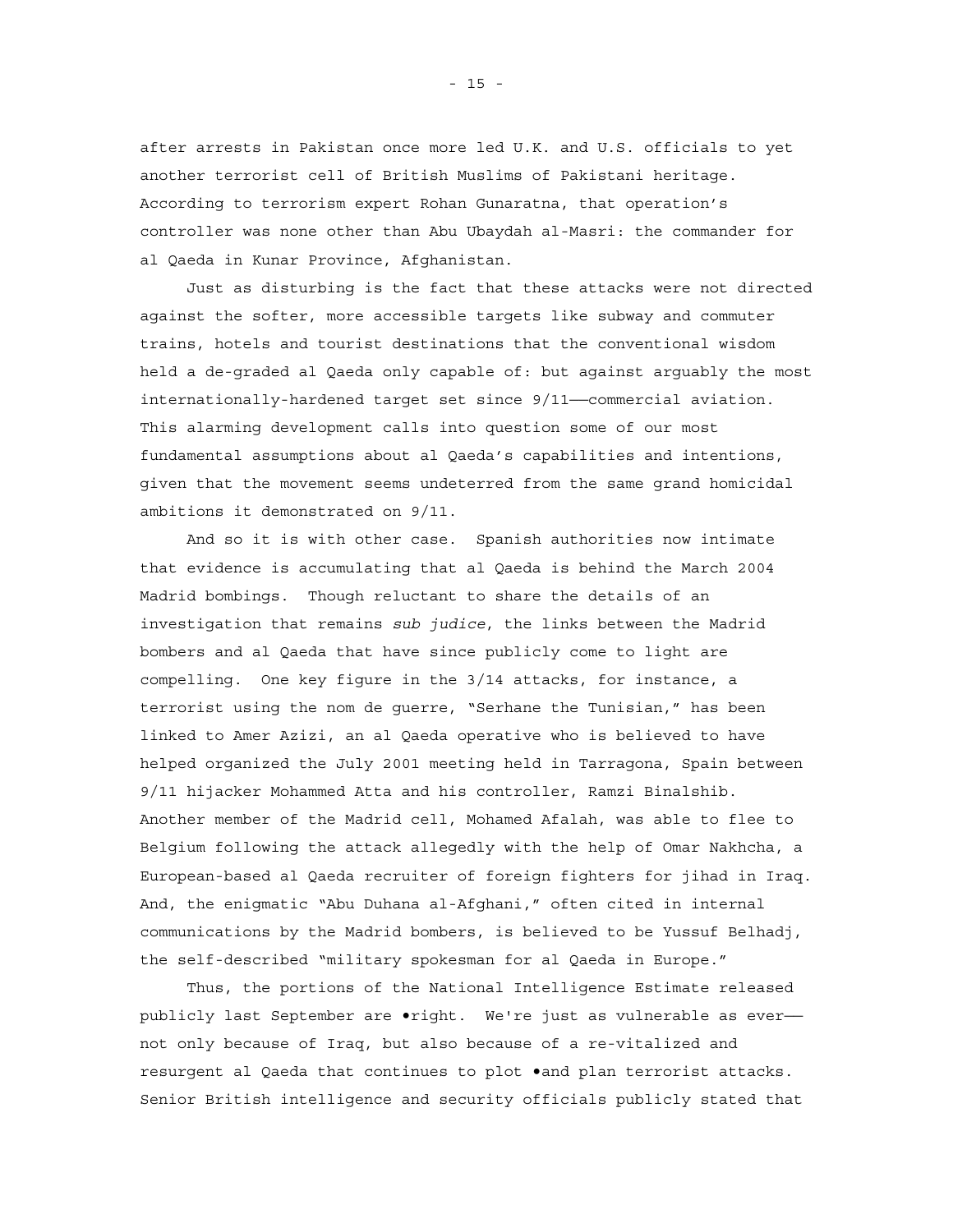they had reached this same conclusion the following month. And, in a speech delivered in November 2006 Dame Eliza Manningham-Buller, the Director-General of the Security Service (MI-5), was unequivocal in her assessment of the threat posed by a resplendent al Qaeda. "We are aware of numerous plots to kill people and to damage our economy," Dame Eliza stated. "What do I mean by numerous? Five? Ten? No, nearer 30 that we currently know of," she continued. "These plots often have linked back to al Qaeda in Pakistan and through those links al Qaeda gives guidance and training to its largely British foot soldiers here on an extensive and growing scale." $^{26}$ 

Rather than al Qaeda R.I.P. then, we face an al Qaeda that has risen from the grave. Its dispersion following Operation Enduring Freedom has not meant that al Qaeda has become de-centralized. The movement in fact is just as hierarchical as before: its chain of command however admittedly is less effective and more cumbersome. But this is a reflection of how al Qaeda has been able to adapt and adjust to the changes imposed on its operations by the U.S.-led war on terrorism and how the movement has coped with this new reality. Although it may not be the most effective way to run a terrorist organization, al Qaeda's core leadership has accepted that in order to survive and ensure the movement's continued longevity——and, indeed, attack capacity——it has had to surrender the direct command and control, if not micro-managing, capacity it exercised before the 11 September 2001 attacks.

In retrospect, it thus appears that Iraq has further blinded us to the possibility of an al Qaeda renaissance. America and Britain's entanglement in that country the past four years and our overwhelming preoccupation first with an escalating insurgency and now with an incipient civil war, consumed the attention and resources of our respective countries' military and intelligence communities——at precisely the time that bin Laden, al Zawahiri and other senior al Qaeda commanders were in their most desperate straits and stood to benefit most from this distraction. Iraq has thus had a pernicious effect on

<span id="page-15-0"></span> $\frac{26}{26}$  Quoted in BBC News "Extracts from MI5 chief's speech," 10 November 2006 accessed at http://newsvote.bbc.co.uk/mpapps/pagetools/print/news.bbc.co.uk/2/hl/new

s/6135000.stm.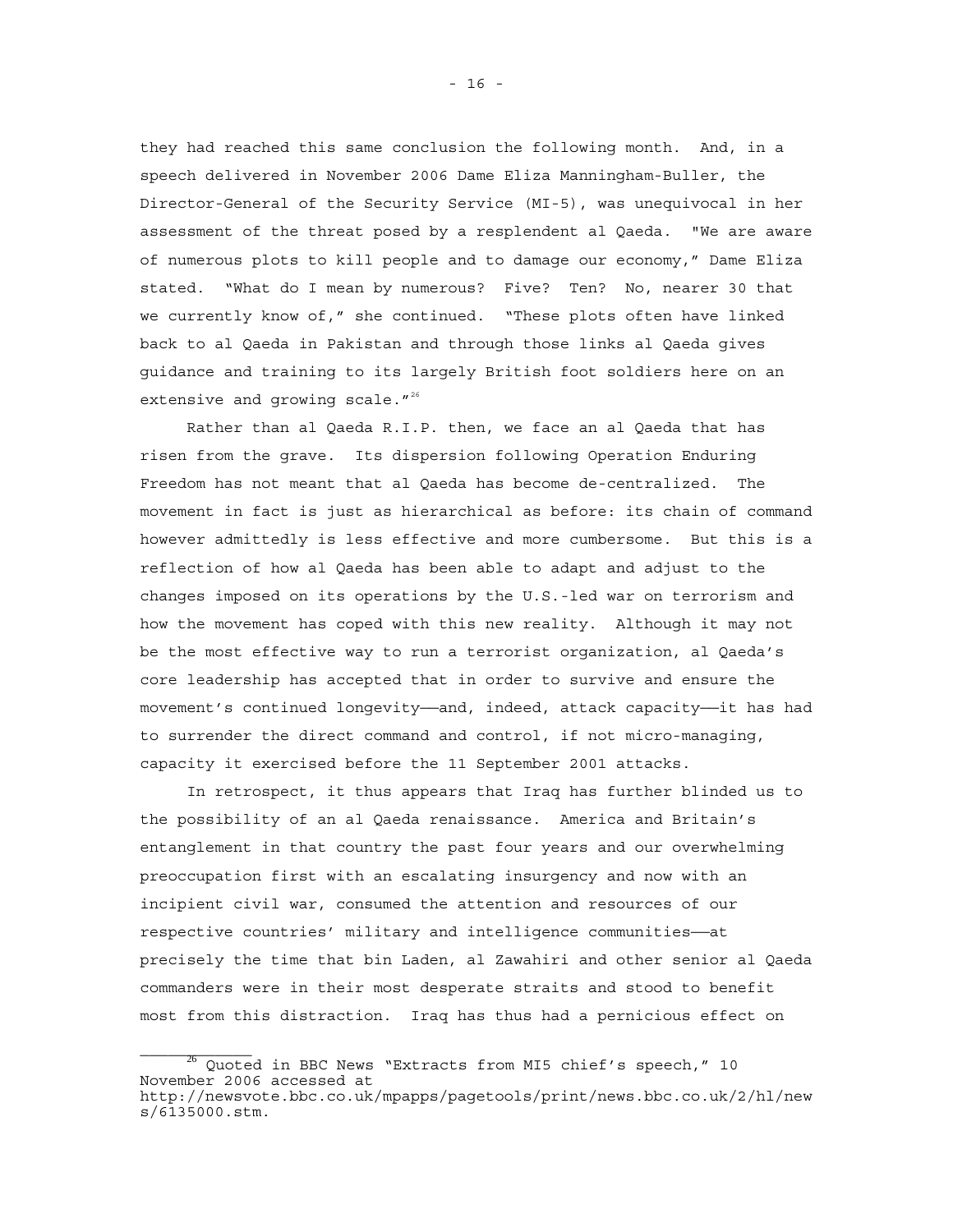both our counterterrorism policies and perceptions of national security. As the situation in that country deteriorated, one could take solace in the President's argument that we were "fighting terrorists over there, so that we don't have to fight them here." The plots and attack plans against the U.S. previously described along with the Madrid and London attacks effectively challenge that once comforting, but now patently discredited, argument.

#### **PLAYING RIGHT INTO AL QAEDA'S HANDS: IRAQ AND THE SURGE STRATEGY**

Our preoccupation with Iraq, moreover, has introduced yet another significant impediment to the war on terrorism. Withdrawing from that country, the Bush Administration has claimed in support of its new strategy to "surge" 21,000 American troops into Iraq, is exactly what al Qaeda wants. That would "validate the al Qaeda view of the world," Vice President Cheney argued in an interview broadcast on "Fox News Sunday" last month. $^{27}$  He amplified that same point the following week in an interview with Wolf Blitzer on the CNN show, "Situation Room." "The pressure is from some quarters to get out of Iraq," he stated. "If we were to do that," the Vice President continued, "we would simply validate the terrorists' strategy that says the Americans will not stay to complete the task, that we don't have the stomach for the fight." $^{28}$ Yet, ironically, by "staying the course" America is doing *exactly* what al Qaeda wants——and, indeed, has long expected.

The clearest explication of al Qaeda's strategy in Iraq was provided by the group's second-in-command, Ayman al Zawahiri, on the occasion of the second and third anniversary of the 9/11 attacks. "We thank God," he declared in September 2003, "for appeasing us with the dilemmas in Iraq and Afghanistan. The Americans are facing a delicate situation in both countries. If they withdraw they will lose everything and if they stay, they will continue to bleed to death. $^{\prime\prime\,29}$  Indeed, what

<span id="page-16-0"></span> $\frac{27}{2}$  Quoted in Michael A. Fletcher, "Bush 'We're Going Forward'," *Washington Post*, 15 January 2007.<br><sup>28</sup> Quoted in Peter Baker, "Defending Iraq War, Defiant Cheney Cites

<span id="page-16-1"></span><sup>&#</sup>x27;Enormous Successes'," *Washington Post*, 25 January 2007.

<span id="page-16-2"></span><sup>29</sup> Quoted in Anonymous, *Imperial Hubris: Why the West Is Losing the War on Terror* (Washington, D.C. Brassey's, 2004), p. xxi.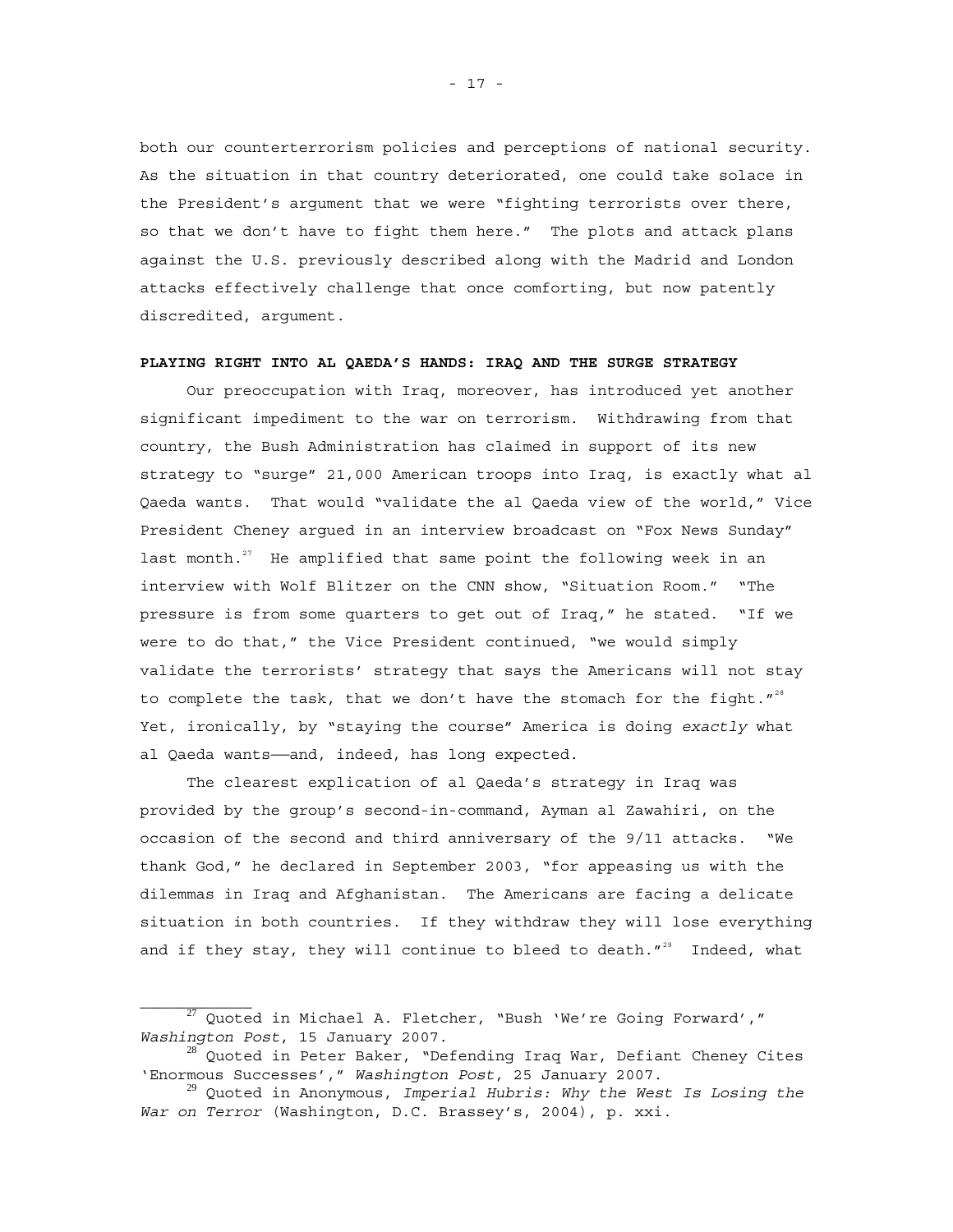U.S. military commanders had once optimistically described more than three years ago as the jihadi "magnet" or terrorist "flytrap" orchestrated by the U.S. invasion of Iraq has thus always been viewed very differently by al Qaeda. "Two years after Tora Bora," Zawahiri observed in December 2003, "the American bloodshed [has] started to increase in Iraq and the Americans are unable to defend themselves." $^{30}$ 

In other words, with America trapped in Iraq, al Qaeda has had us exactly where they want us. Iraq, for them, has been an effective means to preoccupy American military forces and distract U.S. attention while al Qaeda has re-grouped and re-organized since the invasion of Afghanistan in 2001. Indeed, this was essentially the analysis offered last month in Congressional testimony by outgoing National Intelligence Director John D. Negroponte. In contrast to both longstanding White House claims and the prevailing conventional wisdom, the Annual Threat Assessment presented by Negroponte to the Senate Select Committee on Intelligence painted a disquieting picture of a terrorist movement on the march rather than on the run.

Iraq has also figured prominently in al Qaeda plans and propaganda as a means to reinvigorate the jihadi cause and recapture its momentum. By enmeshing U.S. forces in battle and thereby portraying America's efforts in Iraq as an oppressive occupation, al Qaeda has been able to propagate an image of Islam cast perpetually on the defensive with no alternative but to take up arms against American aggression. Finally, the ongoing violence in Iraq—coupled with the continued painful memories of the Abu Ghraib revelations——have all contributed to America's indisputable decline and increasingly poor standing in the Muslim world.

In sum, America's stubborn refusal to change its policy for Iraq has arguably played right into al Qaeda's hands. And Zawahiri's prophecy about "bleeding us to death" has proven depressing prescient. Iraq not only daily consumes American lives and treasure but has arguably enervated our military: preoccupying U.S. attention and sapping America's strength precisely at a time when the threat posed by al

<span id="page-17-0"></span> $\overline{\text{30}}$  Quoted in Walter Pincus, "A-Qa'ida Releases Tape Predicting U.S. Defeat," *Washington Post*, 10 September 2004.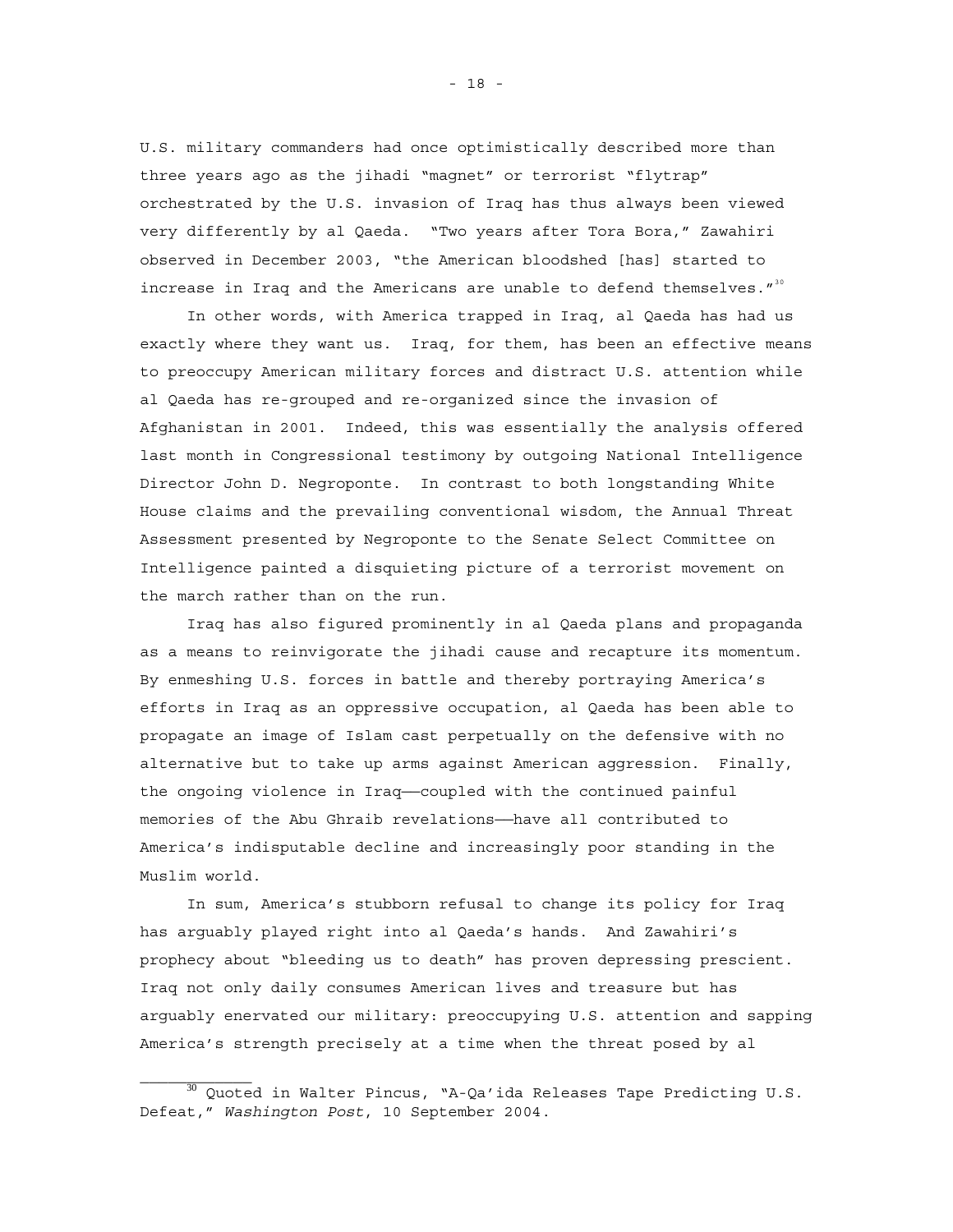Qaeda, the 2007 Annual Threat Assessment warns is increasing——and other even more portentous security challenges, like Iran and North Korea, grow more worrisome.

But, even if one dimension of Zawahiri's analysis has already been validated, it is still within America's power to prevent the other-even more consequential——dimension of Zawahiri's prediction from being realized——our "losing everything." But this requires nothing less than a dramatic reversal of the Administration's current strategy for Iraq— and accepting that even if it is beyond our capacity to solve the Iraq problem, we should be moving without further delay to contain it from spreading and de-stabilizing the entire region.

Re-deploying the American military from Iraq to strengthen and build capacity among our key allies throughout the region could serve to affirm, not undermine, U.S. commitments there. It would also enable us to re-focus our efforts more productively on countering the greater systemic threat to the region posed by al Qaeda's clarion call to radicalization and violence——than to remain in Iraq as America's power is expended and confidence in U.S. leadership continues to erode worldwide.

Finally, ending our military and intelligence preoccupation with Iraq would permit the U.S. to devote its full attention to thwarting al Qaeda's current resurgence. Al Qaeda's efforts to re-gain its foothold in Afghanistan and its growing strength across the border in Pakistan could be decisively negated. More critical, our efforts to kill or capture bin Laden, Zawahiri and the movement's other leading figures could be re-vitalized and re-doubled. The benefits of making good on President Bush's now five-plus year old pledge to bring these murderers in "dead or alive" would potentially deliver a more crushing blow to al Qaeda's morale than continuing to pursue our quixotic ambitions in Iraq— —which, after all, is precisely what al Qaeda wants.

#### **Concluding Remarks: A Way Ahead?**

Al Qaeda may be compared to the archetypal shark in the water that must keep moving forward——no matter how slowly or incrementally——or die. In al Qaeda's context, this means adapting and adjusting to even our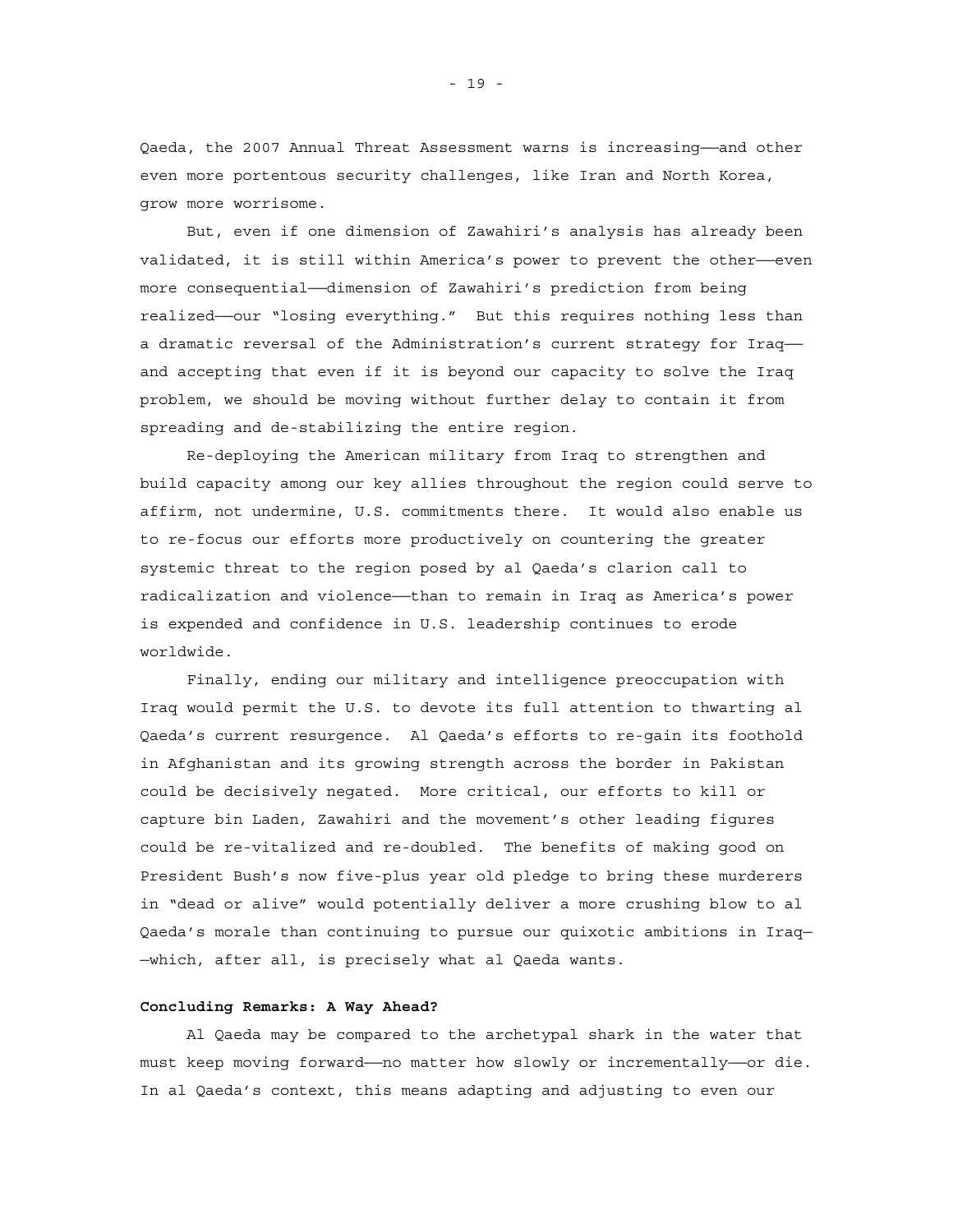most consequential countermeasures while simultaneously searching to identify new targets and vulnerabilities. However, al Qaeda's capacity to continue to prosecute this struggle is also a direct reflection of both the movement's resiliency and the continued resonance of its ideology.

Defeating al Qaeda suggests first and foremost that our assessments and analyses are anchored firmly to sound, empirical judgment and not blinded by conjecture, mirror-imaging, politically partisan prisms and wishful thinking. Second, is the need to re-focus our attention and efforts back to south Asia—to Pakistan and Afghanistan, specifically where it was following 9/11 and when al Qaeda was indeed on the run. Third, is the recognition that al Qaeda cannot be defeated with military means alone. As one U.S. intelligence officer with vast experience in this realm told to me over two years ago: "We just don't have enough bullets to kill them all." Accordingly, a new strategy and new approach is needed given a resuscitated al Qaeda organization that relies as much upon clandestine subversion of targeted communities as it does upon propaganda and radicalization. Its success will depend on effectively combining the tactical elements of systematically destroying and weakening enemy capabilities alongside the equally critical, broader strategic imperatives of countering the continued resonance of the radical's message and breaking the cycle of terrorist recruitment and replenishment that has both sustained and replenished al Qaeda.

The war on terrorism has now lasted longer America's involvement in World War II: yet, even today we cannot claim with any credibility, much less, acuity to have fulfilled Sun Tzu's timeless admonition.<sup>31</sup> Indeed, what remains missing five and a half years since this war began is a thorough, systematic understanding of our enemy: encompassing motivation as well as mindset, decision-making processes as well as command and control relationships; and ideological constructs as well as organizational dynamics.

<span id="page-19-0"></span> $_3$ <sup>1</sup> This same argument was made almost exactly a year ago in my testimony before this subcommittee. See Bruce Hoffman, *Combating Al Qaeda and the Militant Islamic Threat* (Santa Monica, CA: RAND Corporation, CT-255, 2006) available at http://www.rand.org/pubs/testimonies/CT255.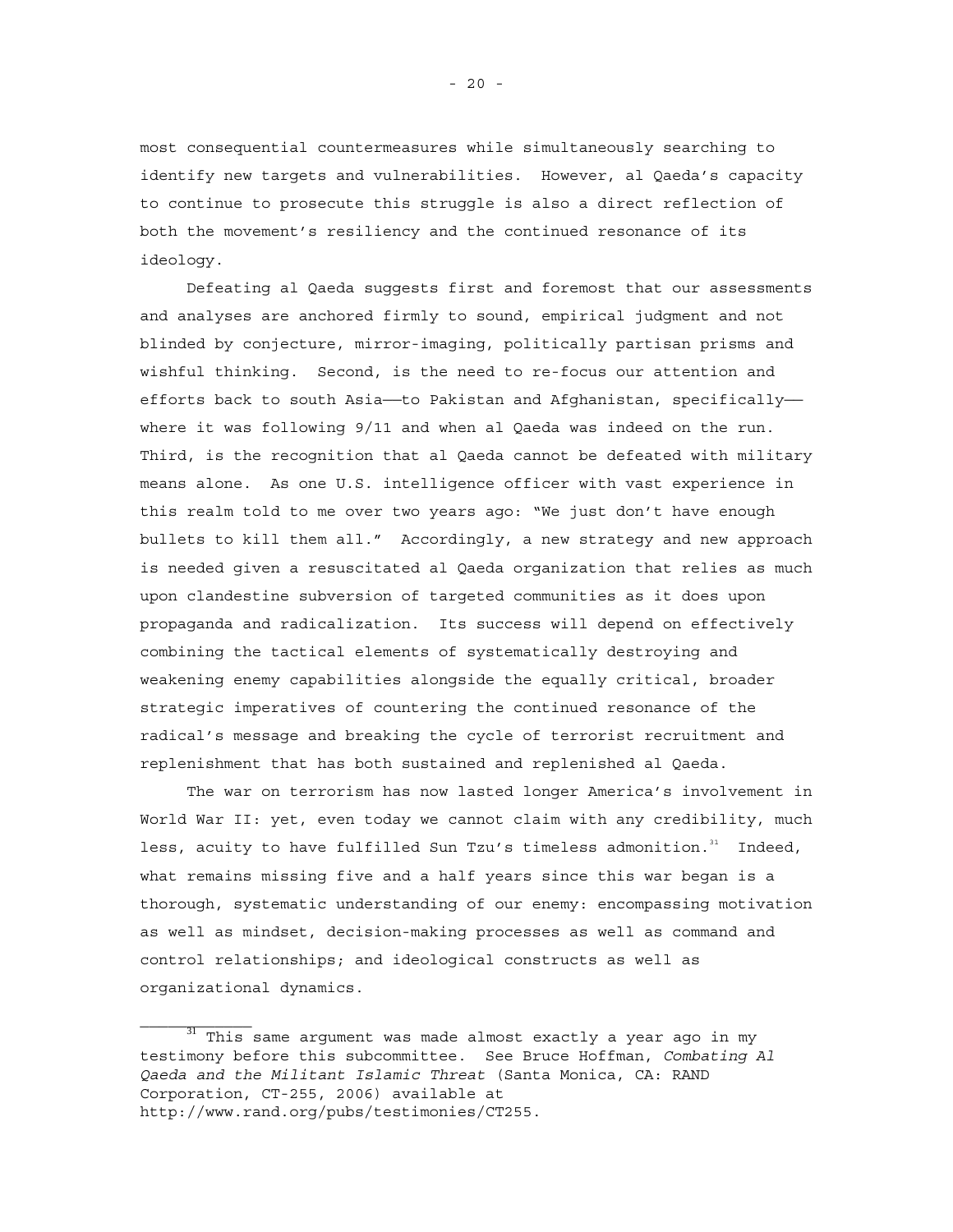Forty years ago the United States understood the importance of building this foundation in order to effectively counter an enigmatic, unseen enemy motivated by a powerful ideology who also used terrorism and insurgency to advance his cause and rally popular support. Although America of course encountered many frustrations during the Vietnam conflict, a lack of understanding of our adversary was not among them. Indeed, as early as 1965, the Pentagon had begun a program to analyze Vietcong morale and motivation based on detailed interviews conducted among thousands of guerrilla detainees. These voluminously detailed studies provided a road-map of the ideological and psychological mindset of that enemy: clearly illuminating the critical need to win what was then often termed the "other war"——the ideological struggle for the hearts and minds of the Vietnamese people. $32$  Even if the fundamental changes required in U.S. military strategy to overcome the Vietcong's appeal went ignored, tremendous effort and resources were devoted to understanding the enemy.

Today, Washington has no such program in the war on terrorism. America's counterterrorism strategy continues to assume that America's contemporary enemies——be they al Qaeda or the insurgents in Iraq——have a traditional center of gravity. It also assumes that these enemies simply need to be killed or imprisoned so that global terrorism or the Iraqi insurgency will both end. Accordingly, the attention of the U.S. military and intelligence community is directed almost uniformly towards hunting down militant leaders or protecting U.S. forces——not toward understanding the enemy we now face. This is a monumental failing not only because decapitation strategies have rarely worked in countering

<span id="page-20-0"></span> $32$  The RAND Corporation actively contributed to these analyses in a series of detailed reported, based on voluminous interviews of captured Vietcong. See, for example: Leon Gouré, Anthony Russo, and D. Scott, *Some Findings of the Viet Cong Motivation and Morale Study: June-December 1965* (Santa Monica, CA: RAND, RM-4911-12-ISA/ARPA, February 1966); Leon Gouré, J. M. Carrier, and D. Scott, *Some Findings of the Viet Cong Motivation and Morale Study: January-June 1966* (Santa Monica, CA: RAND, RM-5137-ISA/ARPA, February 1966); J. M. and Charles Thomson, *Viet Cong Motivation and Morale: The Special Case of Chieu Hoi* (Santa Monica, CA: RAND, RM-4830-2-ISA/ARPA, May 1966); J. C. Connell, *Viet Cong Motivation and Morale: A Preliminary Report* (Santa Monica, CA: RAND, RM-4507/2-ISA, July 1968).